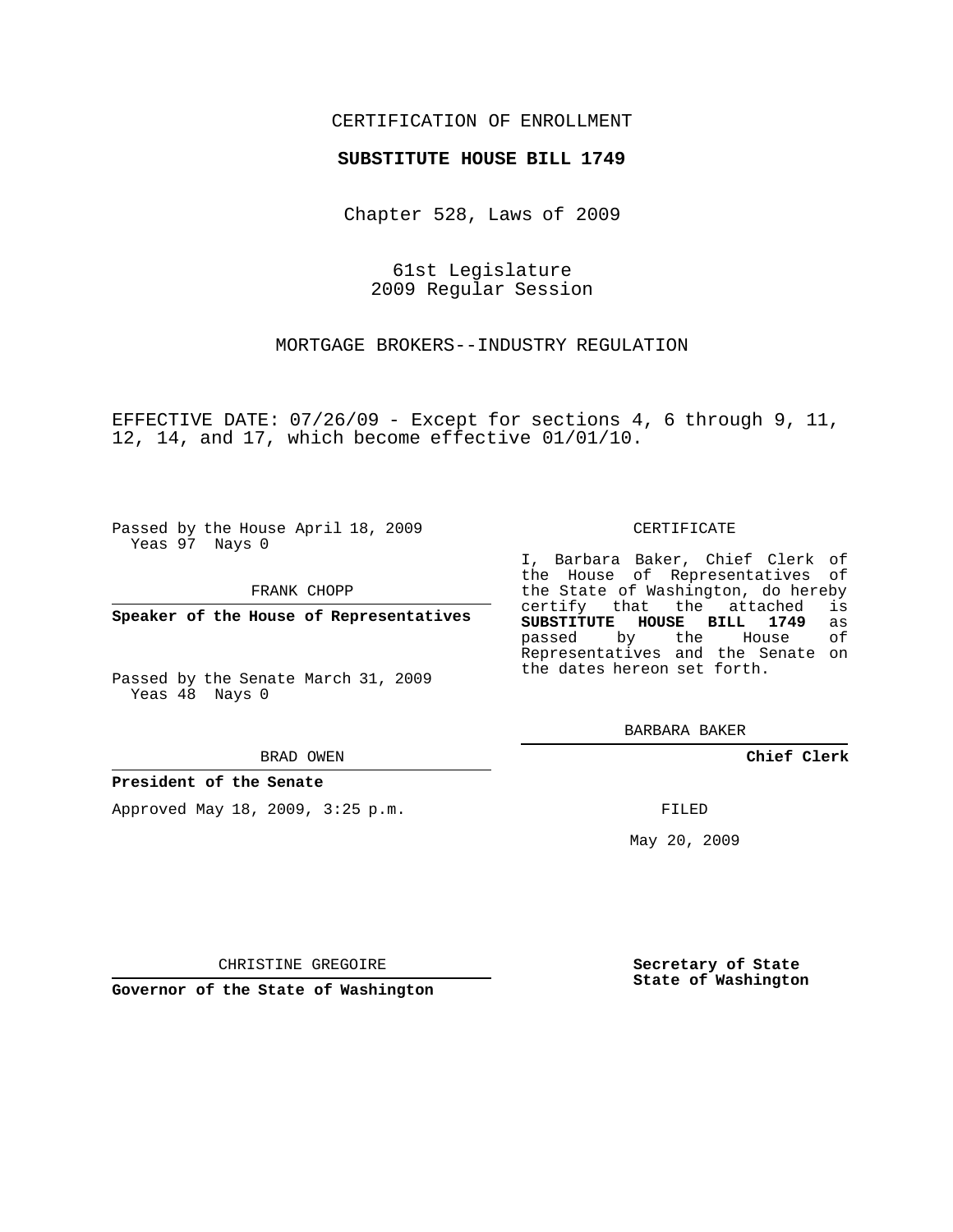# **SUBSTITUTE HOUSE BILL 1749** \_\_\_\_\_\_\_\_\_\_\_\_\_\_\_\_\_\_\_\_\_\_\_\_\_\_\_\_\_\_\_\_\_\_\_\_\_\_\_\_\_\_\_\_\_

\_\_\_\_\_\_\_\_\_\_\_\_\_\_\_\_\_\_\_\_\_\_\_\_\_\_\_\_\_\_\_\_\_\_\_\_\_\_\_\_\_\_\_\_\_

AS AMENDED BY THE SENATE

Passed Legislature - 2009 Regular Session

## **State of Washington 61st Legislature 2009 Regular Session**

**By** House Financial Institutions & Insurance (originally sponsored by Representatives Bailey and Kirby)

READ FIRST TIME 02/16/09.

 AN ACT Relating to regulating the business practices of mortgage brokers for compliance with the secure and fair enforcement for mortgage licensing act of 2008; amending RCW 19.146.010, 19.146.020, 19.146.0201, 19.146.205, 19.146.228, 19.146.235, 19.146.300, and 19.146.310; adding new sections to chapter 19.146 RCW; adding a new section to chapter 31.04 RCW; creating new sections; and providing an effective date.

BE IT ENACTED BY THE LEGISLATURE OF THE STATE OF WASHINGTON:

 **Sec. 1.** RCW 19.146.010 and 2008 c 78 s 3 are each amended to read as follows:

 Unless the context clearly requires otherwise, the definitions in this section apply throughout this chapter.

 (1) "Affiliate" means any person who directly or indirectly through one or more intermediaries, controls, or is controlled by, or is under common control with another person.

 (2) "Application" means the same as in Regulation X, Real Estate Settlement Procedures, 24 C.F.R. Sec. 3500.

 (3) "Borrower" means any person who consults with or retains a mortgage broker or loan originator in an effort to obtain or seek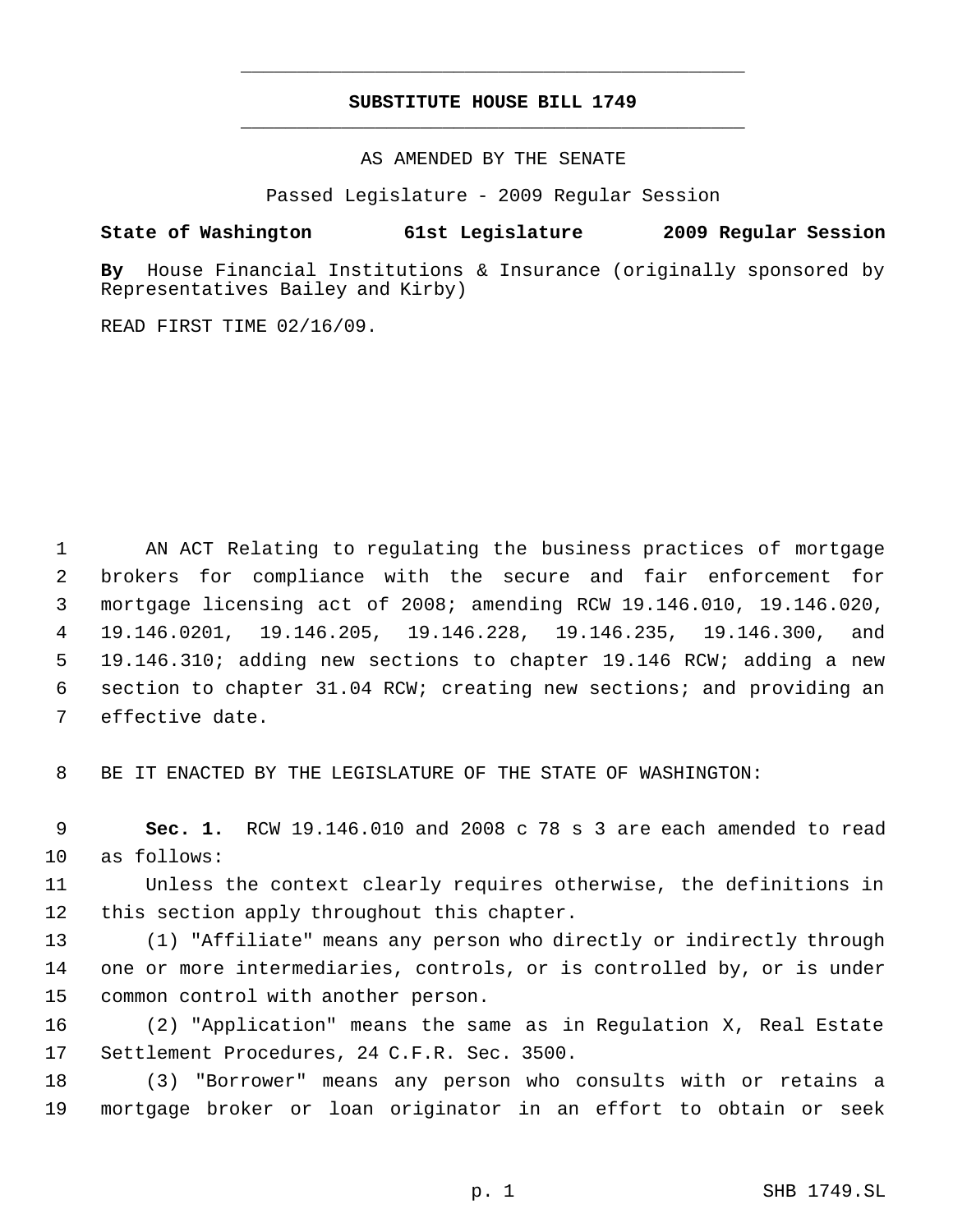advice or information on obtaining or applying to obtain a residential mortgage loan for himself, herself, or persons including himself or herself, regardless of whether the person actually obtains such a loan.

 (4) "Computer loan information systems" or "CLI system" means a real estate mortgage financing information system that facilitates the provision of information to consumers by a mortgage broker, loan originator, lender, real estate agent, or other person regarding interest rates and other loan terms available from different lenders.

(5) "Department" means the department of financial institutions.

 (6) "Designated broker" means a natural person designated as the person responsible for activities of the licensed mortgage broker in conducting the business of a mortgage broker under this chapter and who meets the experience and examination requirements set forth in RCW 19.146.210(1)(e).

(7) "Director" means the director of financial institutions.

 (8) "Employee" means an individual who has an employment relationship with a mortgage broker, and the individual is treated as an employee by the mortgage broker for purposes of compliance with federal income tax laws.

 (9) "Federal banking agencies" means the board of governors of the 21 federal reserve system, comptroller of the currency, director of the office of thrift supervision, national credit union administration, and federal deposit insurance corporation.

 (10) "Independent contractor" or "person who independently contracts" means any person that expressly or impliedly contracts to perform mortgage brokering services for another and that with respect to its manner or means of performing the services is not subject to the other's right of control, and that is not treated as an employee by the other for purposes of compliance with federal income tax laws.

30  $((+10))$   $(11)(a)$  "Loan originator" means a natural person who 31 (((a))) for direct or indirect compensation or gain, or in the expectation of direct or indirect compensation or gain (i) takes a 33 residential mortgage loan application for a mortgage broker, or  $((+b))$ 34 (ii) offers or negotiates terms of a mortgage loan((<del>, for direct or</del> 35 indirect-compensation-or-gain, or-in-the-expectation-of-direct-or indirect compensation or gain)). "Loan originator" also includes a person who holds themselves out to the public as able to perform any of these activities. "Loan originator" does not mean persons performing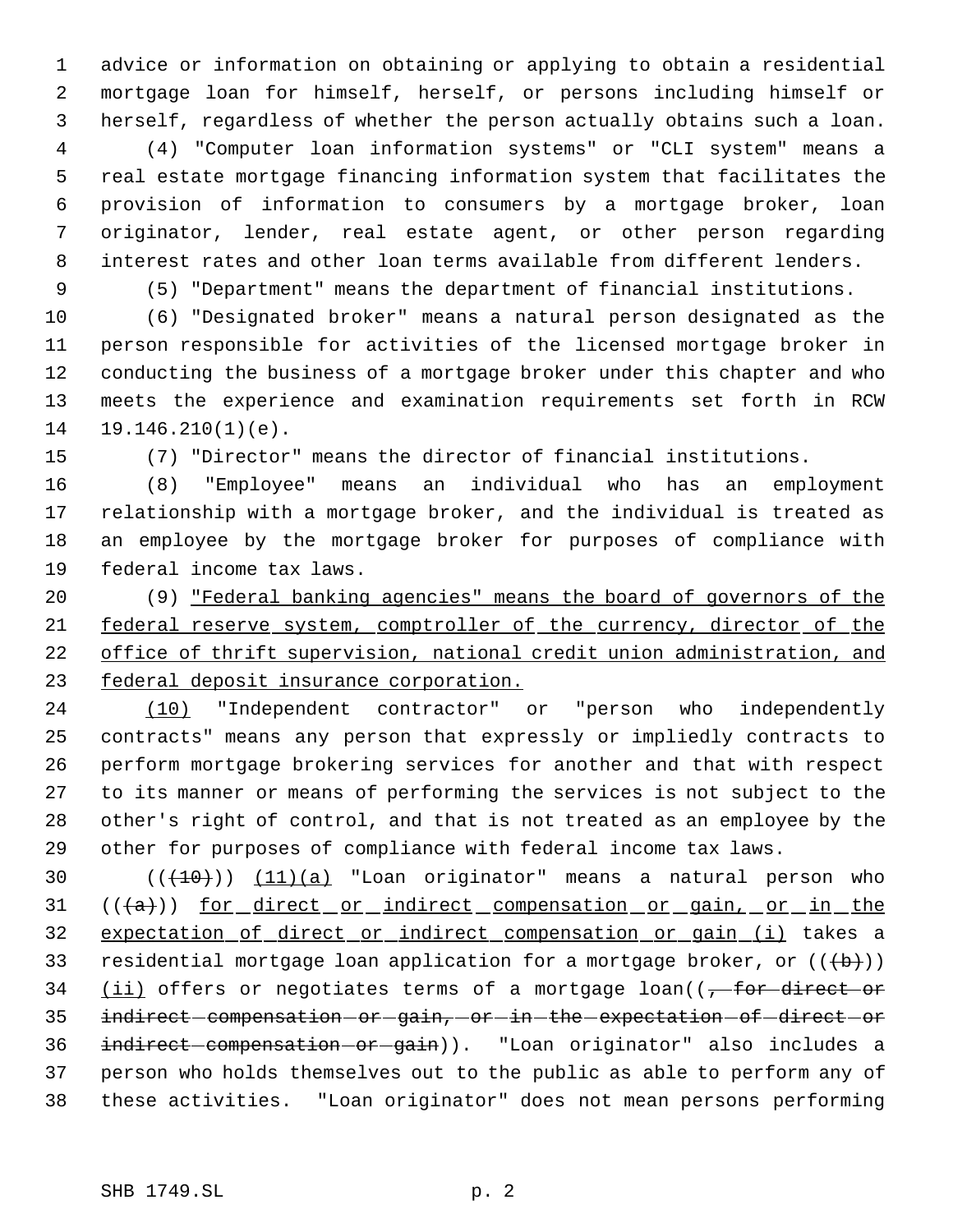purely administrative or clerical tasks for a mortgage broker. For the purposes of this subsection, "administrative or clerical tasks" means the receipt, collection, and distribution of information common for the processing of a loan in the mortgage industry and communication with a borrower to obtain information necessary for the processing of a loan. A person who holds himself or herself out to the public as able to obtain a loan is not performing administrative or clerical tasks.

8  $((+11))$  (b) "Loan originator" does not include a person or entity 9 that only performs real estate brokerage activities and is licensed or registered in accordance with applicable state law, unless the person 11 or entity is compensated by a lender, a mortgage broker, or other 12 mortgage loan originator or by any agent of such a lender, mortgage 13 broker, or other mortgage loan originator. For purposes of this chapter, the term "real estate brokerage activity" means any activity 15 that involves offering or providing real estate brokerage services to 16 the public, including:

# 17 (i) Acting as a real estate agent or real estate broker for a buyer, seller, lessor, or lessee of real property;

 (ii) Bringing together parties interested in the sale, purchase, 20 lease, rental, or exchange of real property;

21 (iii) Negotiating, on behalf of any party, any portion of a 22 contract relating to the sale, purchase, lease, rental, or exchange of 23 real property, other than in connection with providing financing with respect to such a transaction;

- (iv) Engaging in any activity for which a person engaged in the activity is required to be registered or licensed as a real estate 27 agent or real estate broker under any applicable law; and
- (v) Offering to engage in any activity, or act in any capacity, described in (b)(i) through (iv) of this subsection.

 (c) "Loan originator" does not include a person or entity solely involved in extensions of credit relating to timeshare plans, as that term is defined in section 101(53D) of Title 11, United States Code.

 (12) "Loan processor" means an individual who performs clerical or support duties as an employee at the direction of and subject to the 35 supervision and instruction of a person licensed, or exempt from licensing, under chapter 19.146 RCW.

 (13) "Lock-in agreement" means an agreement with a borrower made by a mortgage broker or loan originator, in which the mortgage broker or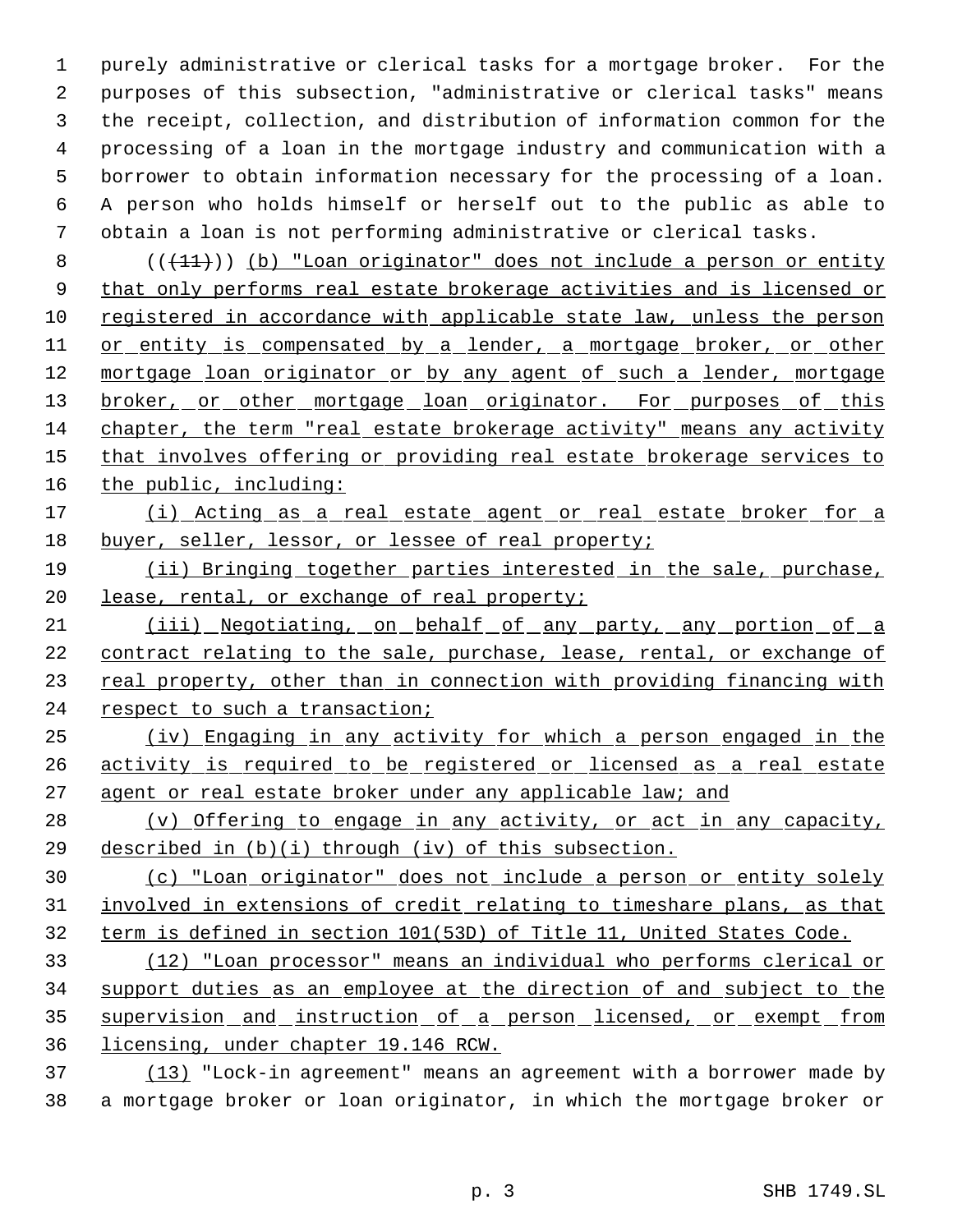loan originator agrees that, for a period of time, a specific interest rate or other financing terms will be the rate or terms at which it will make a loan available to that borrower.

 ( $(\overline{+2})$ ) (14) "Mortgage broker" means any person who for compensation or gain, or in the expectation of compensation or gain (a) assists a person in obtaining or applying to obtain a residential mortgage loan or (b) holds himself or herself out as being able to assist a person in obtaining or applying to obtain a residential mortgage loan.

10 (( $\left(\frac{13}{15}\right)$ ) (15) "Mortgage loan originator" has the same meaning as "loan originator."

12 (16) "Nationwide mortgage licensing system and registry" means a 13 mortgage licensing system developed and maintained by the conference of state bank supervisors and the American association of residential mortgage regulators for the licensing and registration of mortgage loan originators.

 (17) "Person" means a natural person, corporation, company, limited liability corporation, partnership, or association.

 $((+14))$   $(18)$  "Principal" means any person who controls, directly or indirectly through one or more intermediaries, or alone or in concert with others, a ten percent or greater interest in a partnership, company, association, or corporation, and the owner of a sole proprietorship.

24 (((15))) (19) "Residential mortgage loan" means any loan primarily for personal, family, or household use secured by a mortgage or deed of trust on residential real estate upon which is constructed or intended to be constructed a single family dwelling or multiple family dwelling of four or less units.

29 (( $(16)$ )) (20) "S.A.F.E. act" means the secure and fair enforcement for mortgage licensing act of 2008, or Title V of the housing and economic recovery act of 2008 ("HERA"), P.L. 110-289, effective July 30, 2008.

 (21) "Third-party provider" means any person other than a mortgage broker or lender who provides goods or services to the mortgage broker in connection with the preparation of the borrower's loan and includes, but is not limited to, credit reporting agencies, title companies, appraisers, structural and pest inspectors, or escrow companies.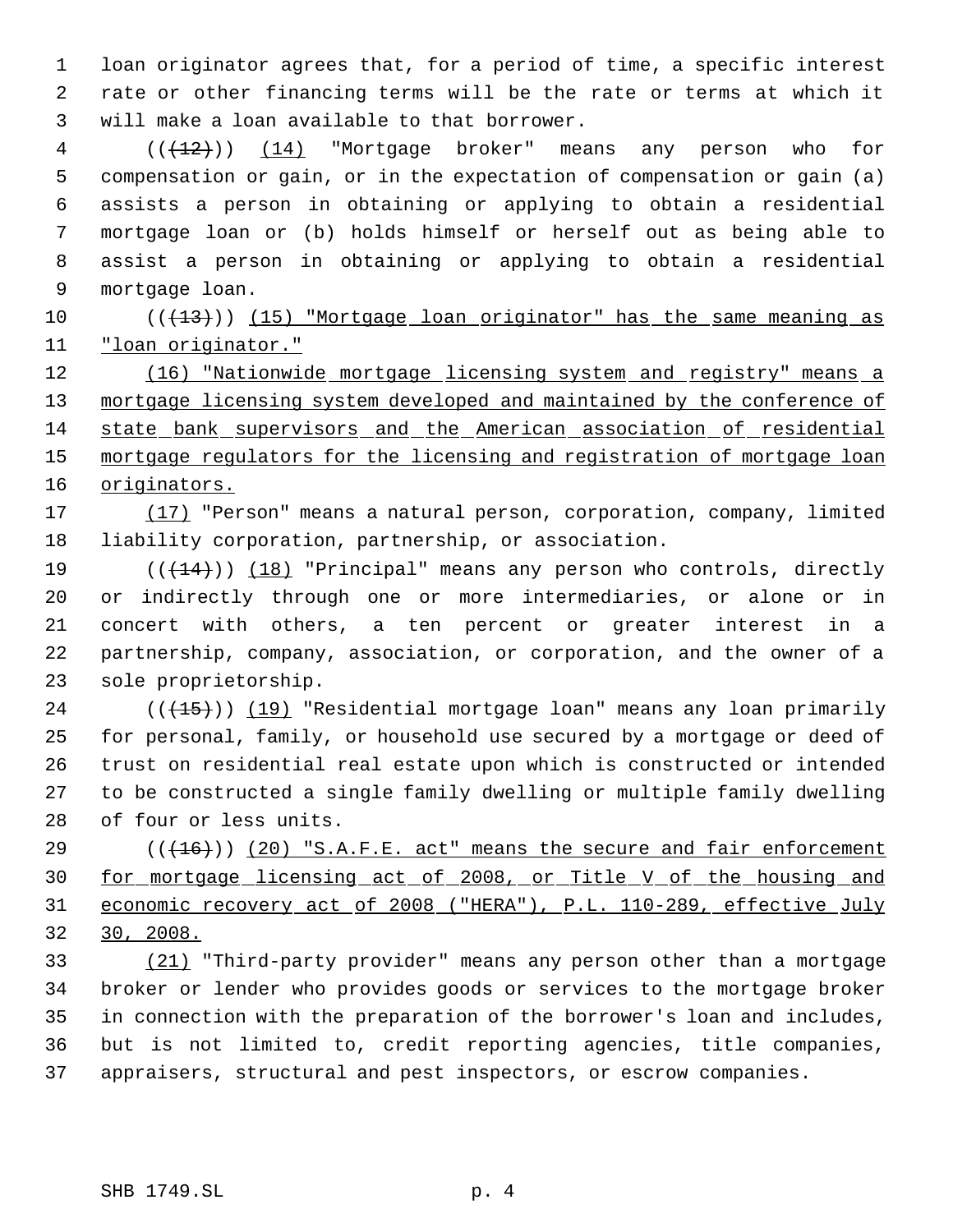(22) "Unique identifier" means a number or other identifier assigned by protocols established by the nationwide mortgage licensing system and registry.

 **Sec. 2.** RCW 19.146.020 and 2006 c 19 s 3 are each amended to read as follows:

 $(1)$  ((Except as provided under subsections  $(2)$  through  $(4)$  of this 7  $section<sub>r</sub>)$ ) The following are exempt from all provisions of this chapter:

9 (a)( $(\frac{1}{2})$ ) Any person doing business under the laws of the state of Washington or the United States, and any federally insured depository institution doing business under the laws of any other state, relating to commercial banks, bank holding companies, savings banks, trust companies, savings and loan associations, credit unions, insurance companies, or real estate investment trusts as defined in 26 U.S.C. Sec. 856 and the affiliates, subsidiaries, and service corporations 16 thereof( $\mathfrak{f}$  and

17  $\{ii\}$  -Subject -to -the director's written approval, the exclusive 18 agents of an affiliate of a bank that is wholly owned by the bank 19 holding company that owns the bank) );

 (b) Any person doing business under the consumer loan act is exempt from this chapter only for that business conducted under the authority 22 and coverage of the consumer loan act;

 (c) An attorney licensed to practice law in this state who is not principally engaged in the business of negotiating residential mortgage loans when such attorney renders services in the course of his or her practice as an attorney;

 (d) Any person doing any act under order of any court, except for a person subject to an injunction to comply with any provision of this 29 chapter or any order of the director issued under this chapter;

30 (e) ((Any person-making or acquiring a residential mortgage loan solely with his or her own funds for his or her own investment without 32 intending to resell the residential mortgage loans;

 $(f)$ ) A real estate broker or salesperson licensed by the state who obtains financing for a real estate transaction involving a bona fide sale of real estate in the performance of his or her duties as a real estate broker and who receives only the customary real estate broker's or salesperson's commission in connection with the transaction;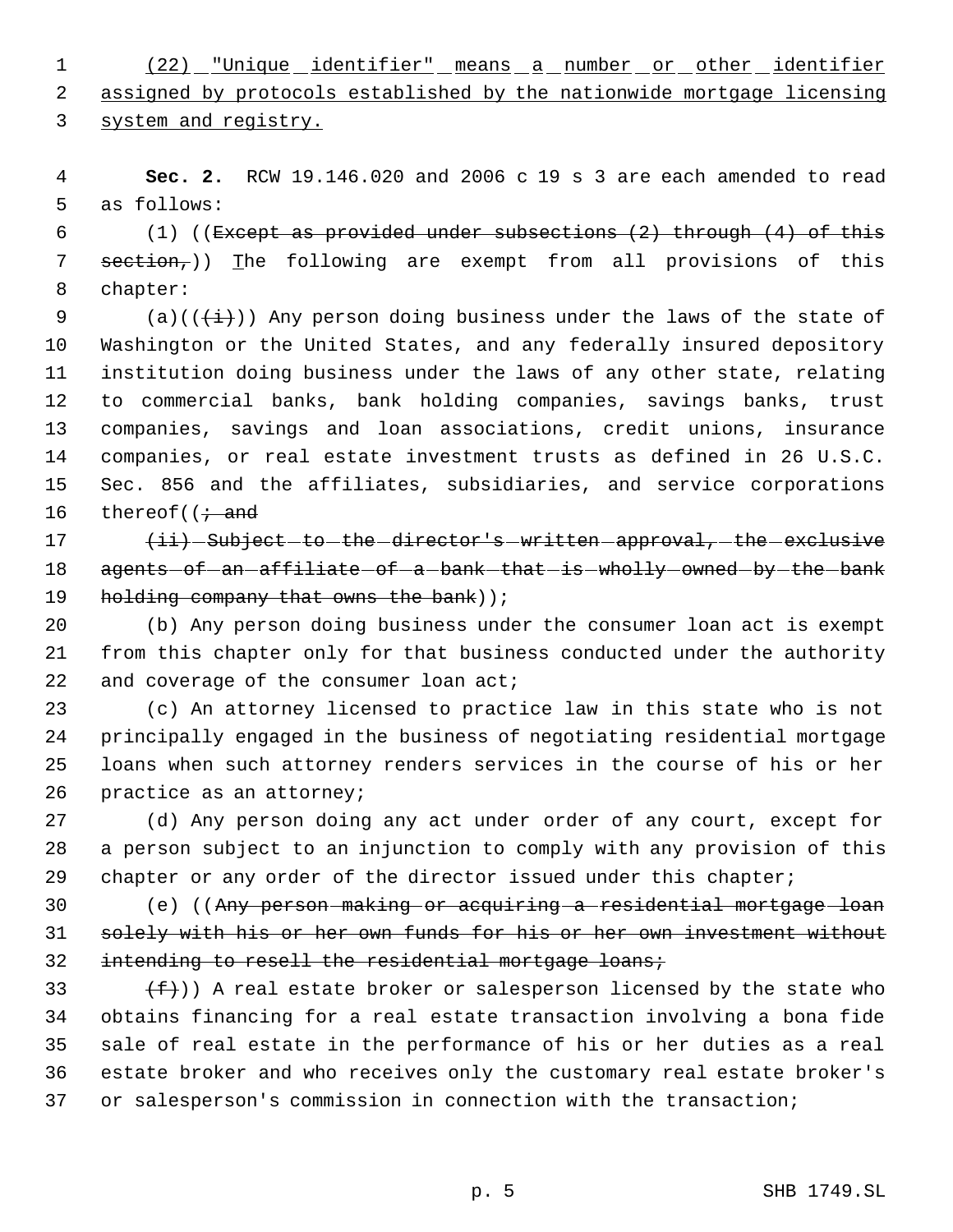1 (((g) Any mortgage broker approved and subject to auditing by the federal national mortgage association or the federal home loan mortgage 3 corporation;

4 (h)) (f) The United States of America, the state of Washington, any other state, and any Washington city, county, or other political subdivision, and any agency, division, or corporate instrumentality of 7 any of the entities in this subsection  $(1)$   $((\text{+}h))$   $(f)$ ;  $((\text{and}$ 

 $(\frac{1}{1})$ ) (g) A real estate broker who provides only information regarding rates, terms, and lenders in connection with a CLI system, who receives a fee for providing such information, who conforms to all rules of the director with respect to the providing of such service, and who discloses on a form approved by the director that to obtain a loan the borrower must deal directly with a mortgage broker or lender. However, a real estate broker shall not be exempt if he or she does any of the following:

 (i) Holds himself or herself out as able to obtain a loan from a lender;

 (ii) Accepts a loan application, or submits a loan application to a lender;

 (iii) Accepts any deposit for third-party services or any loan fees from a borrower, whether such fees are paid before, upon, or after the closing of the loan;

 (iv) Negotiates rates or terms with a lender on behalf of a borrower; or

25 (v) Provides the disclosure required by RCW  $19.146.030(1)$  i

26 (h) Registered mortgage loan originators, or any individual required to be registered; and

28 (i) A manufactured or modular home retailer employee who performs purely administrative or clerical tasks and who receives only the customary salary or commission from the employer in connection with the 31 transaction.

32 (2) ((Those persons and their loan originators otherwise exempt 33 under subsection  $(1)(e)$ ,  $(g)$ , or  $(4)$  of this section must comply with RCW 19.146.0201 through 19.146.080. For violations of RCW 19.146.0201 through 19.146.080, the director has authority to issue a cease and desist order as provided in RCW 19.146.220 and 19.146.227, to impose penalties as provided in RCW 19.146.220, and to obtain and review books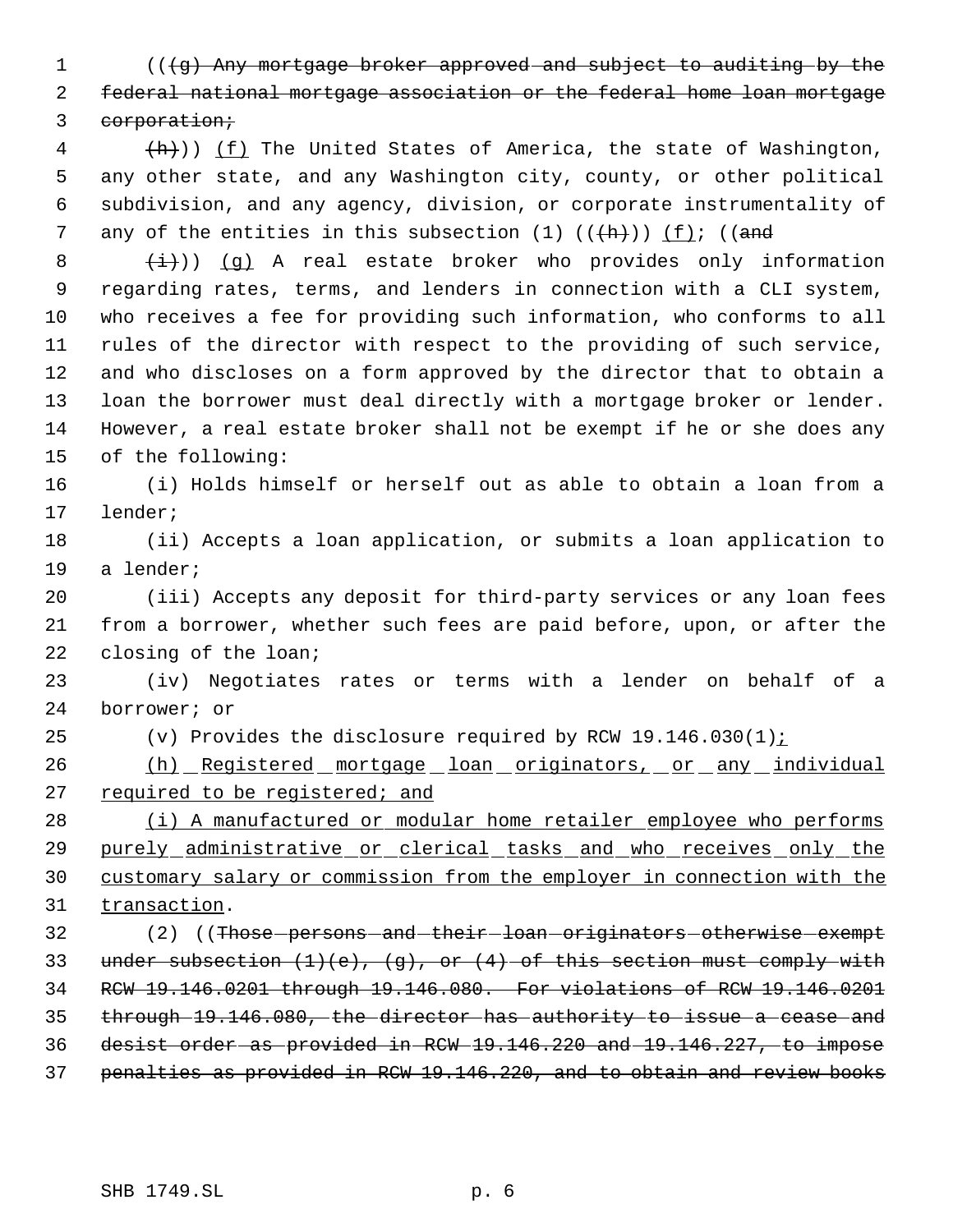1 and records that are relevant to any allegation of such a violation as

provided in RCW 19.146.235.

 $(3)$  (3)) Any person otherwise exempted from the licensing provisions of this chapter may voluntarily submit an application to the director for a mortgage broker's license. The director shall review such application and may grant or deny licenses to such applicants upon the same grounds and with the same fees as may be applicable to persons required to be licensed under this chapter.

 (a) Upon receipt of a license under this subsection, the licensee is required to continue to maintain a valid license, is subject to all provisions of this chapter, and has no further right to claim exemption from the provisions of this chapter except as provided in (b) of this subsection.

 (b) Any licensee under this subsection who would otherwise be exempted from the requirements of licensing by this section may apply to the director for exemption from licensing. The director shall adopt rules for reviewing such applications and shall grant exemptions from licensing to applications which are consistent with those rules and consistent with the other provisions of this chapter.

 $((4)$  The director may exempt an exclusive agent under subsection 21  $(1)(a)$  of this section provided that the affiliate in subsection  $(1)(a)$ 22 of this section:

 $(a)$  Applies for and maintains a license as provided by subsection 24  $(3)$  of this section;

 (b) Has on file with the director a binding written agreement under which the affiliate assumes responsibility for the exclusive agent's 27 violations of this chapter or rules adopted under this chapter; and

28  $(e)$  Maintains a bond or other security in an amount required by the 29 director that runs to the benefit of the state and any person who 30 suffers-loss-by-reason-of-the-exclusive-agent's-violation-of-this 31 chapter or rules adopted under this chapter.))

 **Sec. 3.** RCW 19.146.0201 and 2006 c 19 s 4 are each amended to read as follows:

34 It is a violation of this chapter for a loan originator( $(\tau)$ ) or 35 mortgage broker required to be licensed under this chapter( $(-,-\sigma)^2$ 36 mortgage - broker - otherwise - exempted - from - this - chapter - under - RCW 37  $19.146.020(1)(e), (g), or (4))$  to: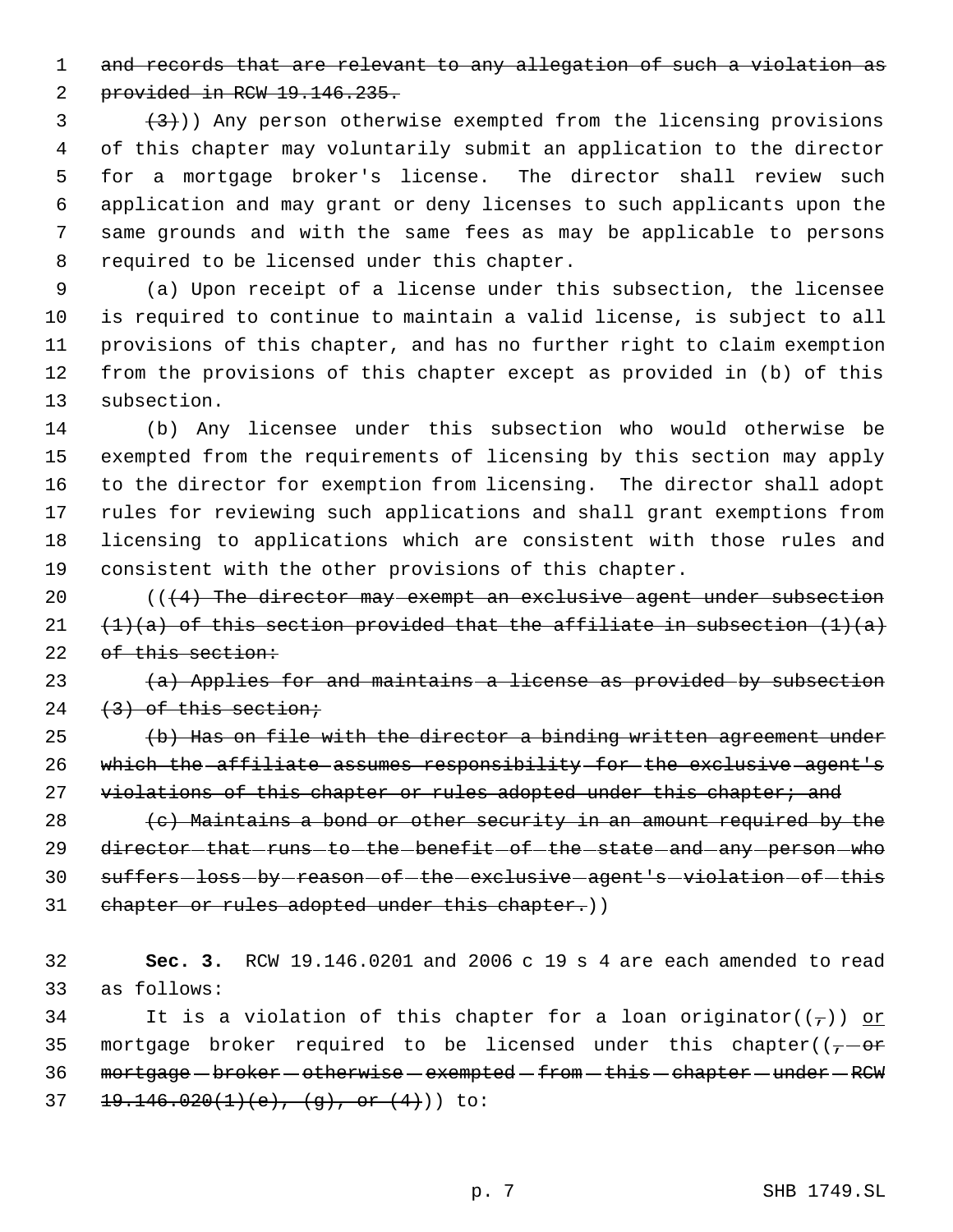(1) Directly or indirectly employ any scheme, device, or artifice to defraud or mislead borrowers or lenders or to defraud any person;

(2) Engage in any unfair or deceptive practice toward any person;

(3) Obtain property by fraud or misrepresentation;

 (4) Solicit or enter into a contract with a borrower that provides in substance that the mortgage broker may earn a fee or commission through the mortgage broker's "best efforts" to obtain a loan even 8 though no loan is actually obtained for the borrower;

 (5) Solicit, advertise, or enter into a contract for specific interest rates, points, or other financing terms unless the terms are actually available at the time of soliciting, advertising, or contracting from a person exempt from licensing under RCW 19.146.020(1) 13 ( $(\overline{(g)} \text{ or } (h))$ ) (f) or a lender with whom the mortgage broker maintains a written correspondent or loan broker agreement under RCW 19.146.040;

 (6) Fail to make disclosures to loan applicants and noninstitutional investors as required by RCW 19.146.030 and any other applicable state or federal law;

 (7) Make, in any manner, any false or deceptive statement or representation with regard to the rates, points, or other financing terms or conditions for a residential mortgage loan or engage in bait and switch advertising;

 (8) Negligently make any false statement or knowingly and willfully make any omission of material fact in connection with any reports filed by a mortgage broker or in connection with any investigation conducted by the department;

 (9) Make any payment, directly or indirectly, to any appraiser of a property, for the purposes of influencing the independent judgment of 28 the appraiser with respect to the value of the property;

 (10) Advertise any rate of interest without conspicuously disclosing the annual percentage rate implied by such rate of interest;

 (11) Fail to comply with any requirement of the truth-in-lending act, 15 U.S.C. Sec. 1601 and Regulation Z, 12 C.F.R. Sec. 226; the real estate settlement procedures act, 12 U.S.C. Sec. 2601 and Regulation X, 24 C.F.R. Sec. 3500; the equal credit opportunity act, 15 U.S.C. Sec. 1691 and Regulation B, Sec. 202.9, 202.11, and 202.12; Title V, Subtitle A of the financial modernization act of 1999 (known as the "Gramm-Leach-Bliley act"), 12 U.S.C. Secs. 6801-6809; the federal trade commission's privacy rules, 16 C.F.R. Parts 313-314, mandated by the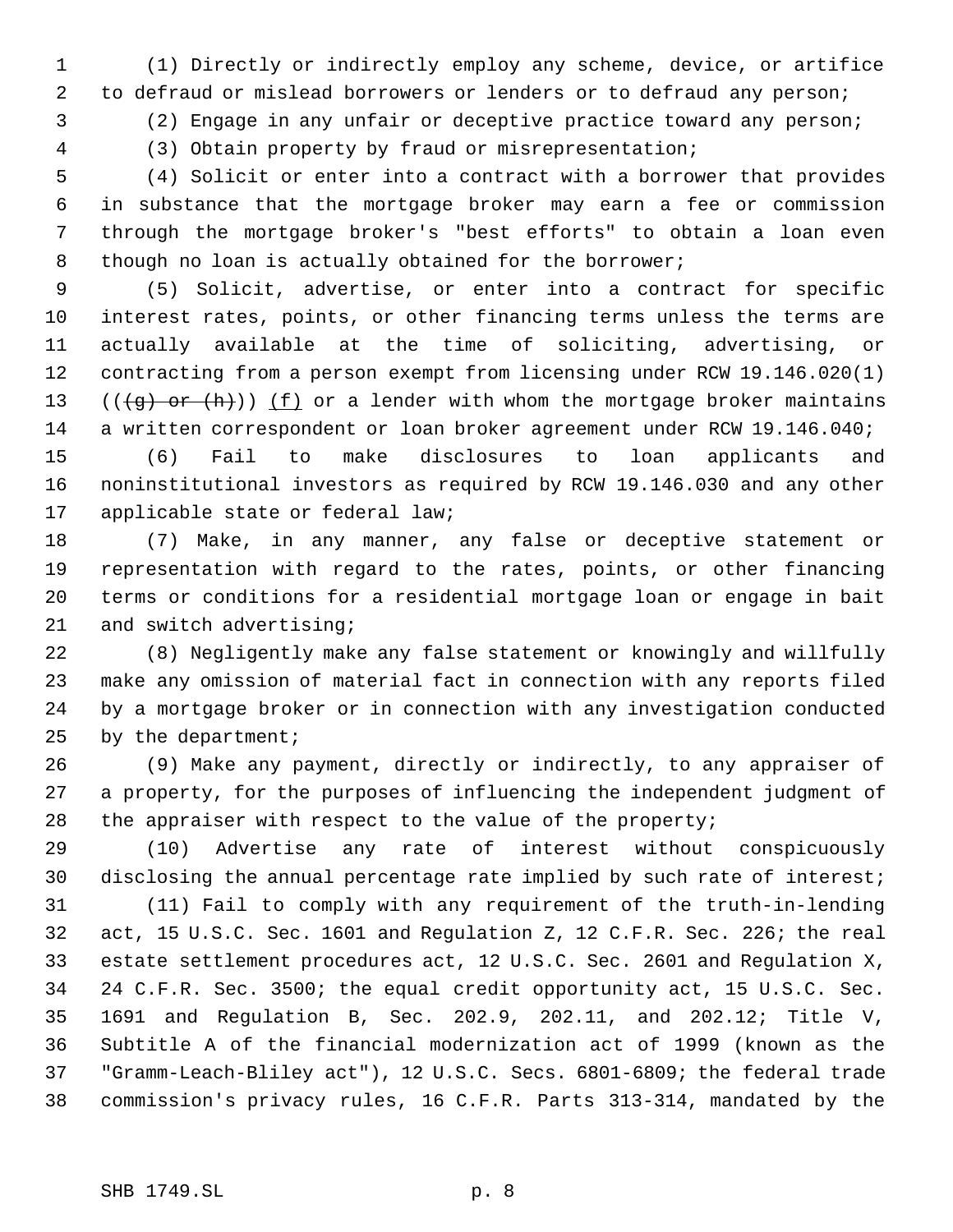Gramm-Leach-Bliley act; the home mortgage disclosure act, 12 U.S.C. Sec. 2801 et seq. and Regulation C, home mortgage disclosure; the federal trade commission act, 12 C.F.R. Part 203, 15 U.S.C. Sec. 45(a); the telemarketing and consumer fraud and abuse act, 15 U.S.C. Secs. 6101 to 6108; and the federal trade commission telephone sales rule, 16 C.F.R. Part 310, as these acts existed on January 1, 2007, or such subsequent date as may be provided by the department by rule, in any advertising of residential mortgage loans, or any other applicable mortgage broker or loan originator activities covered by the acts. The department may adopt by rule requirements that mortgage brokers and loan originators comply with other applicable federal statutes and regulations in any advertising of residential mortgage loans, or any 13 other mortgage broker or loan originator activity;

 (12) Fail to pay third-party providers no later than thirty days after the recording of the loan closing documents or ninety days after completion of the third-party service, whichever comes first, unless otherwise agreed or unless the third-party service provider has been notified in writing that a bona fide dispute exists regarding the performance or quality of the third-party service;

 (13) Collect, charge, attempt to collect or charge or use or propose any agreement purporting to collect or charge any fee prohibited by RCW 19.146.030 or 19.146.070;

 (14)(a) Except when complying with (b) and (c) of this subsection, act as a loan originator in any transaction (i) in which the loan originator acts or has acted as a real estate broker or salesperson or (ii) in which another person doing business under the same licensed real estate broker acts or has acted as a real estate broker or salesperson;

 (b) Prior to providing mortgage services to the borrower, a loan originator, in addition to other disclosures required by this chapter and other laws, shall provide to the borrower the following written disclosure:

 THIS IS TO GIVE YOU NOTICE THAT I OR ONE OF MY ASSOCIATES HAVE/HAS ACTED AS A REAL ESTATE BROKER OR SALESPERSON REPRESENTING THE BUYER/SELLER IN THE SALE OF THIS PROPERTY TO YOU. I AM ALSO A LOAN ORIGINATOR, AND WOULD LIKE TO PROVIDE MORTGAGE SERVICES TO YOU IN CONNECTION WITH YOUR LOAN TO PURCHASE THE PROPERTY.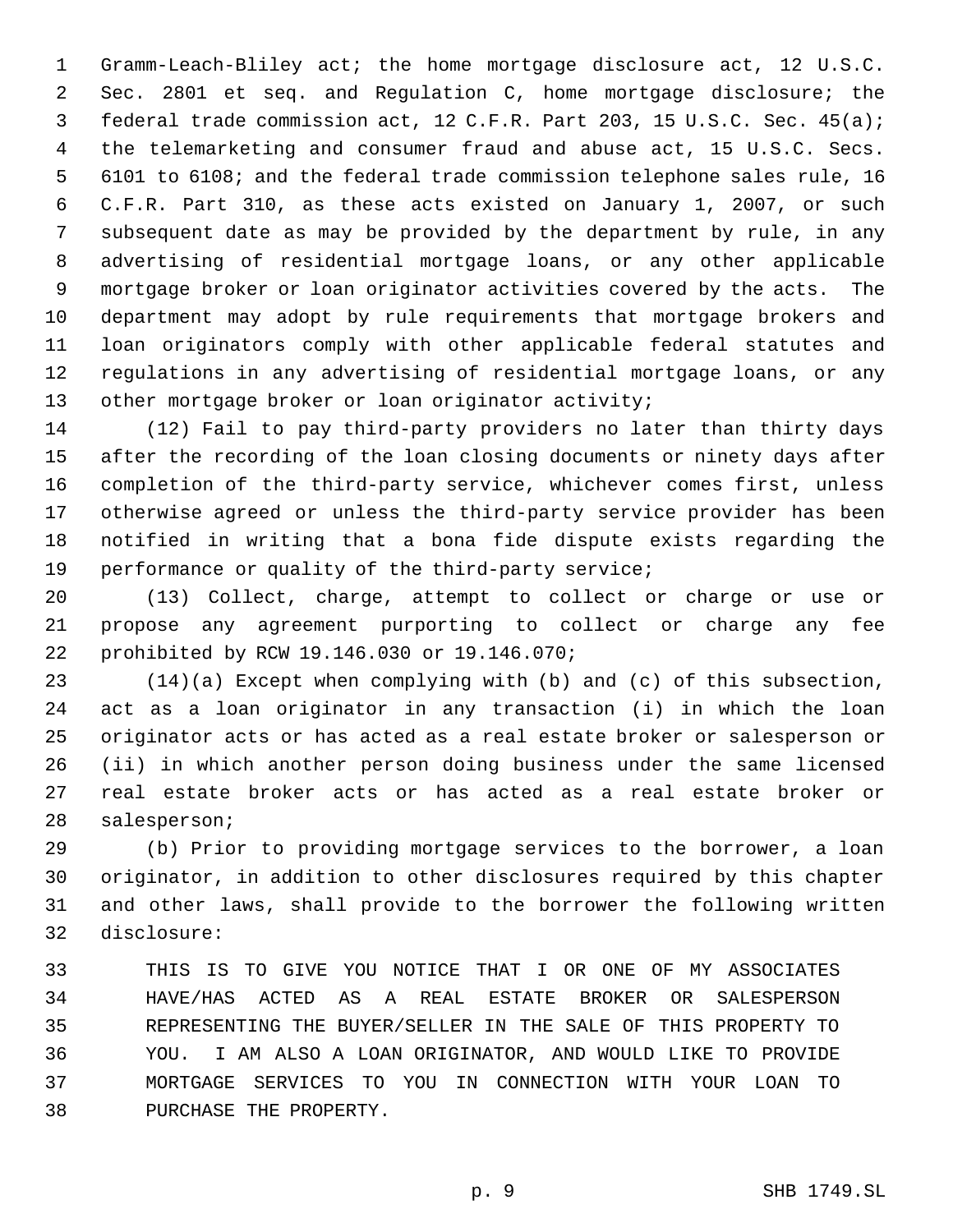YOU ARE NOT REQUIRED TO USE ME AS A LOAN ORIGINATOR IN CONNECTION WITH THIS TRANSACTION. YOU ARE FREE TO COMPARISON SHOP WITH OTHER MORTGAGE BROKERS AND LENDERS, AND TO SELECT ANY MORTGAGE BROKER OR LENDER OF YOUR CHOOSING; and

 (c) A real estate broker or salesperson licensed under chapter 18.85 RCW who also acts as a mortgage broker shall carry on such mortgage broker business activities and shall maintain such person's mortgage broker business records separate and apart from the real estate broker activities conducted pursuant to chapter 18.85 RCW. Such activities shall be deemed separate and apart even if they are conducted at an office location with a common entrance and mailing address, so long as each business is clearly identified by a sign visible to the public, each business is physically separated within the office facility, and no deception of the public as to the separate identities of the broker business firms results. This subsection (14)(c) shall not require a real estate broker or salesperson licensed under chapter 18.85 RCW who also acts as a mortgage broker to maintain a physical separation within the office facility for the conduct of its real estate and mortgage broker activities where the director determines that maintaining such physical separation would constitute an undue financial hardship upon the mortgage broker and is unnecessary for the protection of the public; or

 (15) Fail to comply with any provision of RCW 19.146.030 through 19.146.080 or any rule adopted under those sections.

 **Sec. 4.** RCW 19.146.205 and 2006 c 19 s 10 are each amended to read as follows:

 (1) Application for a mortgage broker license under this chapter 28 ((shall)) must be ((in-writing)) made to the nationwide mortgage 29 licensing system and registry and in the form prescribed by the director. The application shall contain at least the following information:

 (a) The name, address, date of birth, and social security number of the applicant, and any other names, dates of birth, or social security numbers previously used by the applicant, unless waived by the director;

 (b) If the applicant is a partnership or association, the name, address, date of birth, and social security number of each general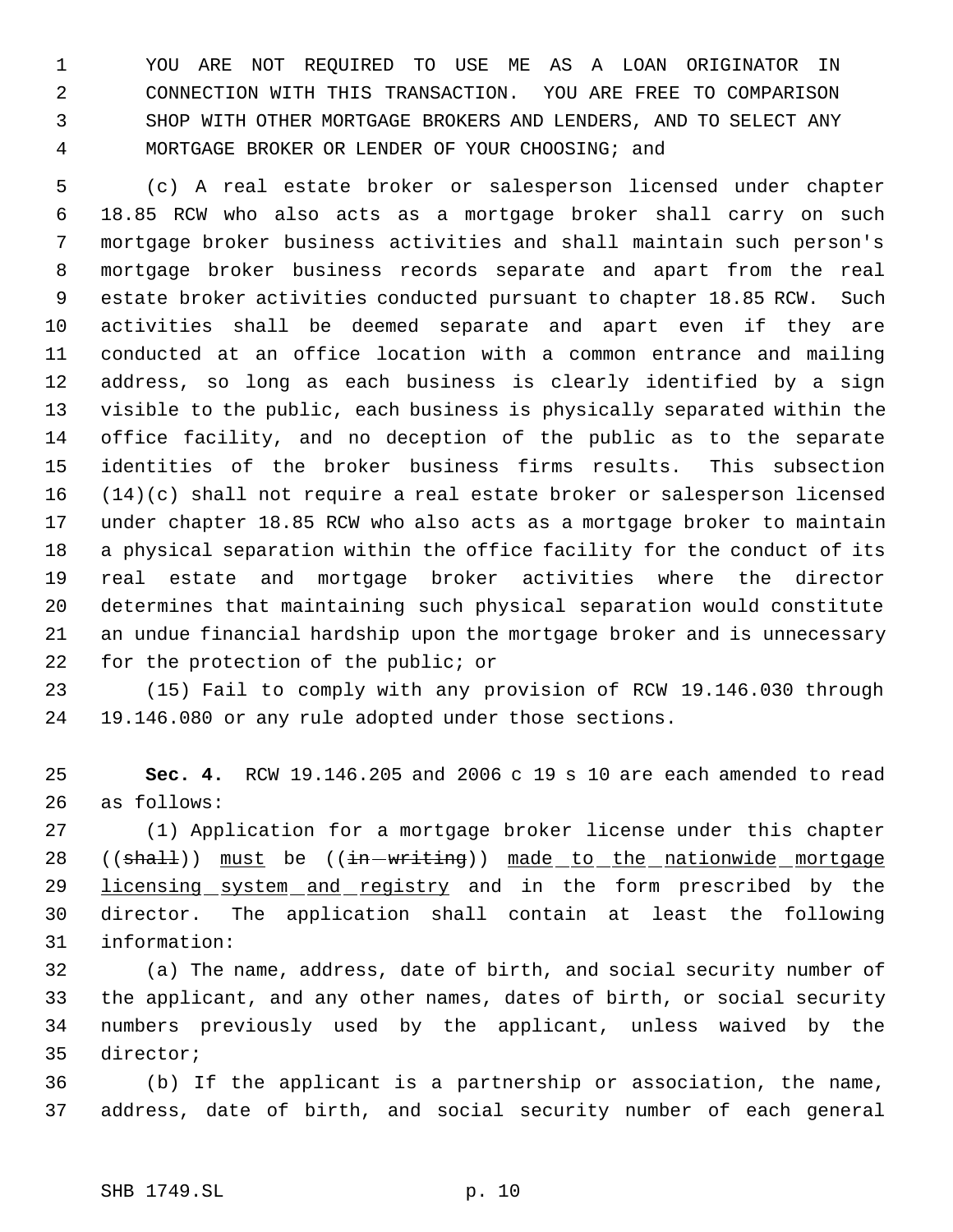partner or principal of the association, and any other names, dates of birth, or social security numbers previously used by the members, unless waived by the director;

 (c) If the applicant is a corporation, the name, address, date of birth, and social security number of each officer, director, registered agent, and each principal stockholder, and any other names, dates of birth, or social security numbers previously used by the officers, directors, registered agents, and principal stockholders unless waived by the director;

 (d) The street address, county, and municipality where the principal business office is to be located;

 (e) The name, address, date of birth, and social security number of the applicant's designated broker, and any other names, dates of birth, or social security numbers previously used by the designated broker and a complete set of the designated broker's fingerprints taken by an 16 authorized law enforcement officer; and

 (f) Such other information regarding the applicant's or designated broker's background, financial responsibility, experience, character, and general fitness as the director may require by rule.

 (2) As a part of or in connection with an application for any license under this section, or periodically upon license renewal, the applicant shall furnish information concerning his or her identity, including fingerprints for submission to the Washington state patrol, 24 the federal bureau of investigation, ((and)) the nationwide mortgage 25 licensing system and registry, or any governmental agency or entity authorized to receive this information for a state and national criminal history background check; personal history; experience; business record; purposes; and other pertinent facts, as the director may reasonably require. As part of or in connection with an application for a license under this chapter, the director is authorized to receive criminal history record information that includes nonconviction data as defined in RCW 10.97.030. The department may only disseminate nonconviction data obtained under this section to criminal justice agencies. This section does not apply to financial institutions regulated under chapters 31.12 and 31.13 RCW and Titles 30, 32, and 33 RCW.

 (3) In order to reduce the points of contact which the federal bureau of investigation may have to maintain, the director may use the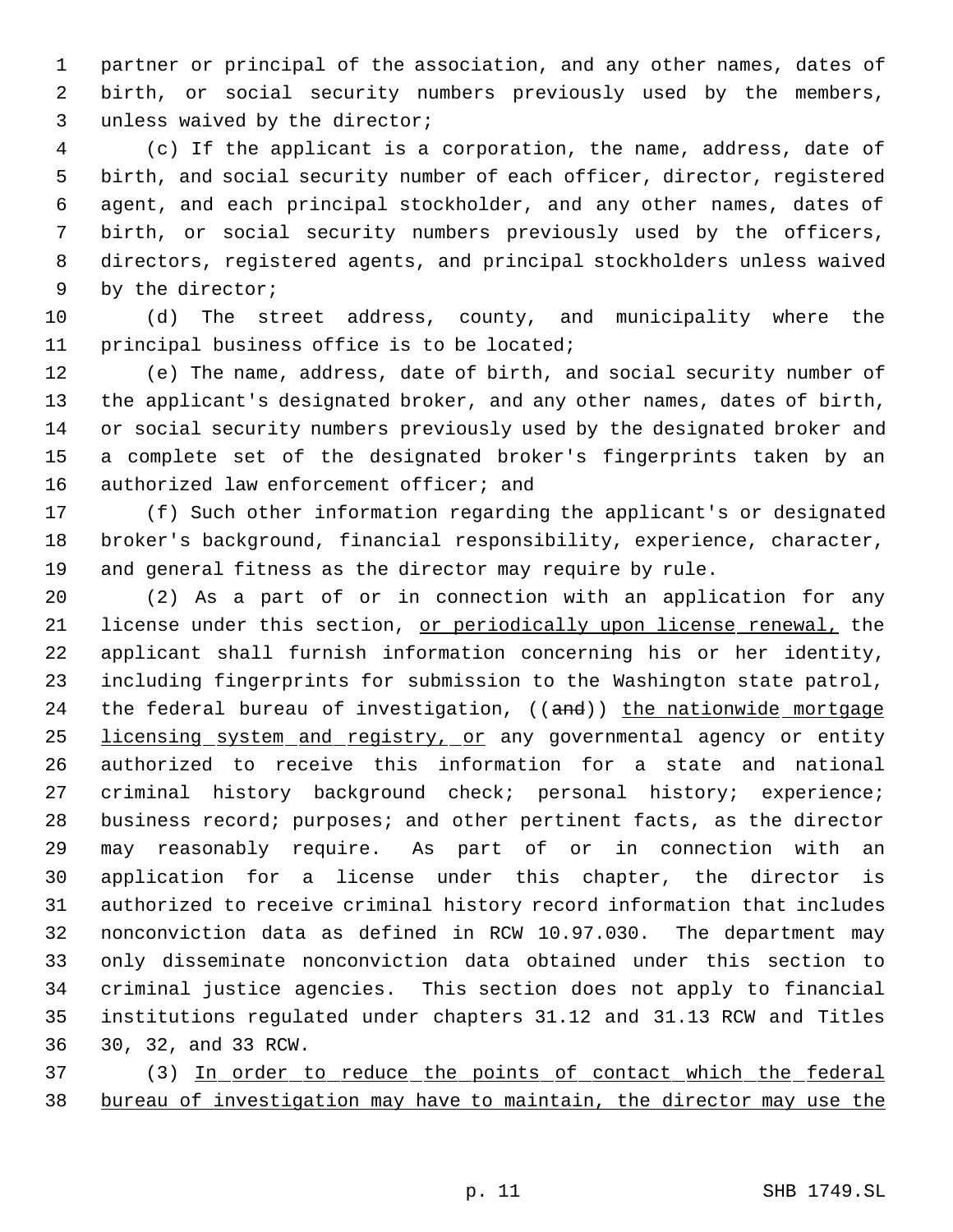nationwide mortgage licensing system and registry as a channeling agent for requesting information from and distributing information to the department of justice or any governmental agency.

 (4) In order to reduce the points of contact which the director may 5 have to maintain, the director may use the nationwide mortgage licensing system and registry as a channeling agent for requesting and distributing information to and from any source so directed by the director.

 (5) At the time of filing an application for a license under this 10 chapter, each applicant shall pay to the director through the 11 nationwide mortgage licensing system and registry the appropriate application fee in an amount determined by rule of the director in accordance with RCW 43.24.086 to cover, but not exceed, the cost of processing and reviewing the application. The director shall deposit the moneys in the financial services regulation fund, unless the consumer services account is created as a dedicated, nonappropriated account, in which case the director shall deposit the moneys in the consumer services account.

 $((4+))$  (6)(a) Except as provided in (b) of this subsection, each applicant for a mortgage broker's license shall file and maintain a 21 surety bond, in an amount ((of not greater than sixty thousand dollars 22 nor-less-than-twenty-thousand-dollars)) which the director deems adequate to protect the public interest, executed by the applicant as obligor and by a surety company authorized to do a surety business in this state as surety. The bonding requirement as established by the 26 director ((may)) shall take the form of a ((uniform bond amount for all licensees or the director may establish by rule a schedule establishing  $\alpha$ )) range of bond amounts which shall vary according to the annual ((average number of loan originators of a)) loan origination volume of 30 the licensee. The bond shall run to the state of Washington as obligee, and shall run first to the benefit of the borrower and then to the benefit of the state and any person or persons who suffer loss by reason of the applicant's or its loan originator's violation of any provision of this chapter or rules adopted under this chapter. The bond shall be conditioned that the obligor as licensee will faithfully conform to and abide by this chapter and all rules adopted under this chapter, and shall reimburse all persons who suffer loss by reason of a violation of this chapter or rules adopted under this chapter.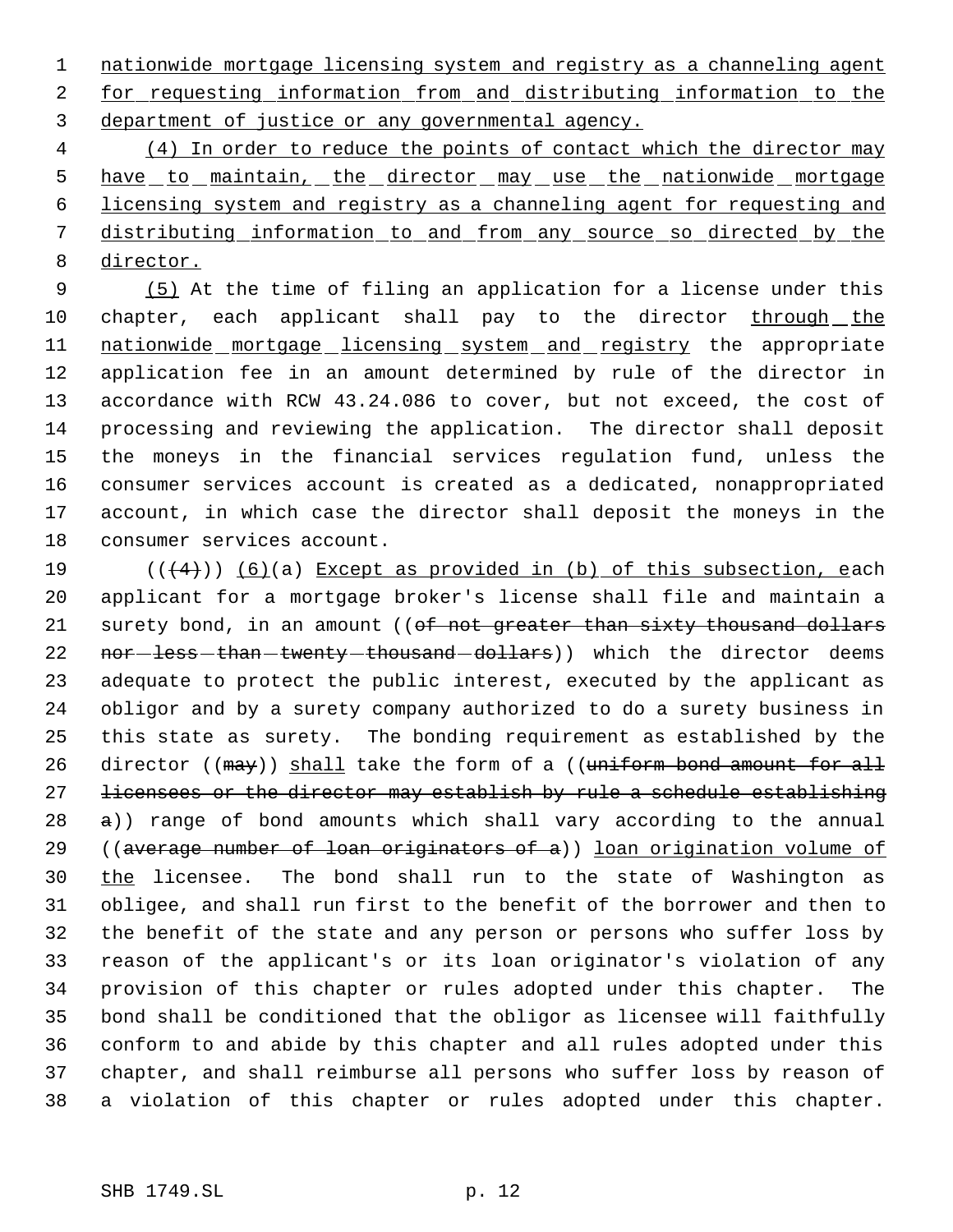Borrowers shall be given priority over the state and other persons. The state and other third parties shall be allowed to receive distribution pursuant to a valid claim against the remainder of the bond. In the case of claims made by any person or entity who is not a borrower, no final judgment may be entered prior to one hundred eighty days following the date the claim is filed. The bond shall be continuous and may be canceled by the surety upon the surety giving written notice to the director of its intent to cancel the bond. The cancellation shall be effective thirty days after the notice is received by the director. Whether or not the bond is renewed, continued, reinstated, reissued, or otherwise extended, replaced, or modified, including increases or decreases in the penal sum, it shall be considered one continuous obligation, and the surety upon the bond shall not be liable in an aggregate or cumulative amount exceeding the penal sum set forth on the face of the bond. In no event shall the penal sum, or any portion thereof, at two or more points in time be added together in determining the surety's liability. The bond shall not be liable for any penalties imposed on the licensee, including, but not limited to, any increased damages or attorneys' fees, or both, awarded under RCW 19.86.090. The applicant may obtain the bond directly from the surety or through a group bonding arrangement involving a professional organization comprised of mortgage brokers if the arrangement provides at least as much coverage as is required under this subsection.

25 (b) ((Subsection  $(4)(b)$  and  $(c)$  of this section applies only to applications received on or before January 1, 2007. Before January 1, 27 2007, in lieu of a surety bond, the applicant may, upon approval by the 28 director,  $-file - with - the - director - a - certificate - of - deposit, -an$ 29 irrevocable letter of credit, or such other instrument as approved by 30 the director by rule, drawn in favor of the director for an amount 31 equal to the required bond.

32  $(e)$  -Before -January -1, -2007, -in -lieu -of -the -surety -bond -or 33  $compliance - with - (b) - of - this - subsection, -an - applied - may - obtain$  insurance or coverage from an association comprised of mortgage brokers 35 that-is-organized-as-a-mutual-corporation-for-the-sole-purpose-of insuring or self-insuring claims that may arise from a violation of 37 this chapter. An applicant may only substitute coverage under this 38 subsection for the requirements of  $(a)$  or  $(b)$  of this subsection if the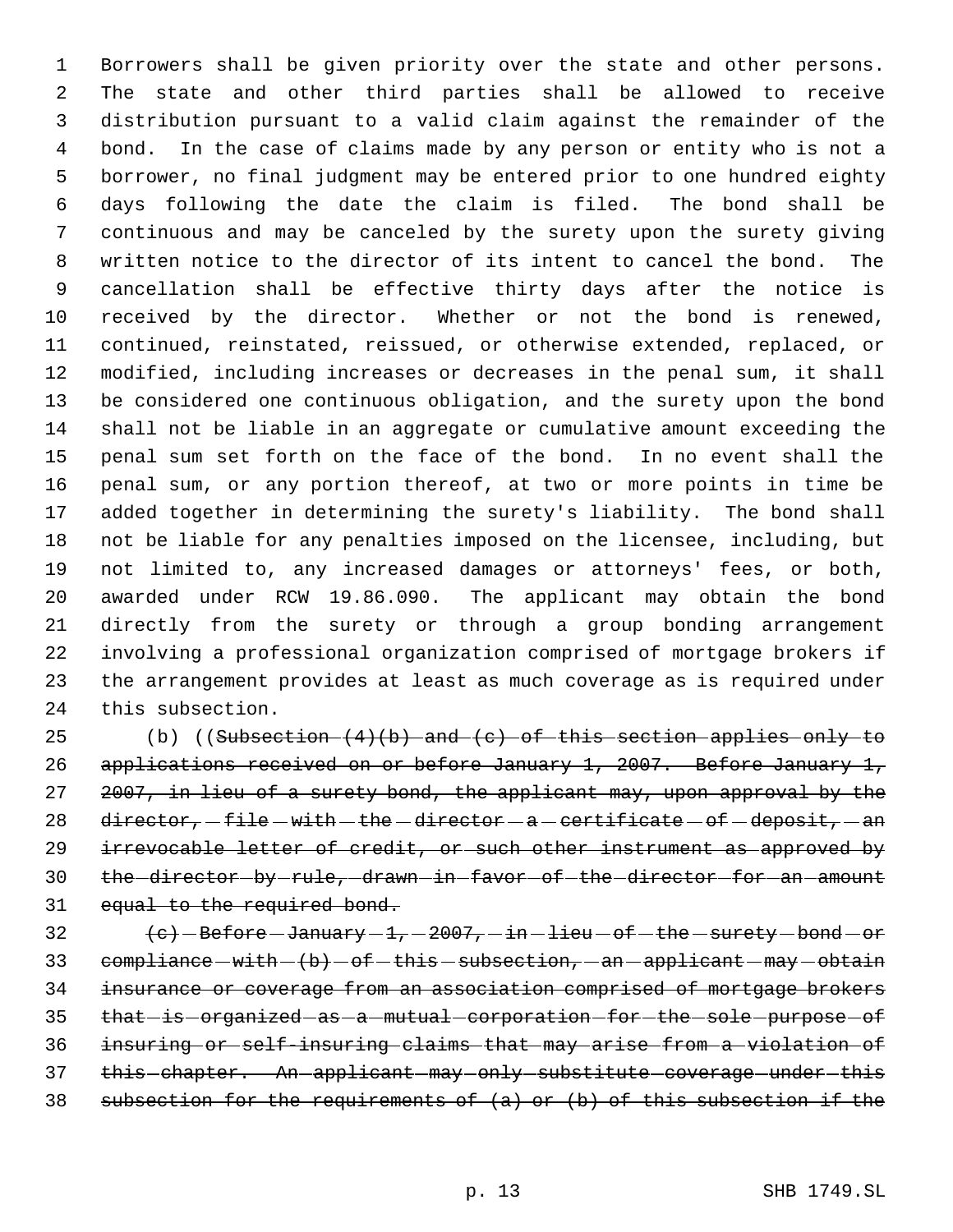1 director,  $-with - the - constant - of - the - insurance - commissioner, - has$  2 authorized such association to organize a mutual corporation under such 3 terms and conditions as may be imposed by the director to ensure that 4 the corporation is operated in a financially responsible manner to pay 5 any claims within the financial responsibility limits specified in  $(a)$  6 of this subsection)) If the director determines that the bond required 7 in (a) of this subsection is not reasonably available, the director 8 shall waive the requirements for such a bond. The mortgage recovery 9 fund account is created in the custody of the state treasurer. The 10 director is authorized to charge fees to fund the account. All fees 11 charged under this section, except those retained by the director for 12 administration of the fund, must be deposited into the mortgage 13 recovery fund account. Expenditures from the account may be used only 14 for the same purposes as the surety bond as described in (a) of this 15 subsection. Only the director or the director's designee may authorize 16 expenditures from the account. The account is subject to allotment 17 procedures under chapter 43.88 RCW, but an appropriation is not 18 required for expenditures. A person entitled to receive payment from 19 the mortgage recovery fund may only receive reimbursement after a court 20 of competent jurisdiction has determined the actual damages caused by 21 the licensee. The director may determine by rule the procedure for 22 recovery; the amount each mortgage broker must pay through the 23 nationwide mortgage licensing system and registry for deposit in the 24 mortgage recovery fund; and the amount necessary to administer the 25 fund.

26 **Sec. 5.** RCW 19.146.228 and 2006 c 19 s 15 are each amended to read 27 as follows:

28 The director shall establish fees ((by rule in accordance with the 29 policy established in RCW 43.24.086 and fees shall be)) sufficient to 30 cover, but not exceed, the costs of administering this chapter. These 31 fees may include:

32 (1) An annual assessment paid by each licensee on or before a date 33 specified by rule;

34 (2) An investigation fee to cover the costs of any investigation of 35 the books and records of a licensee or other person subject to this 36 chapter; and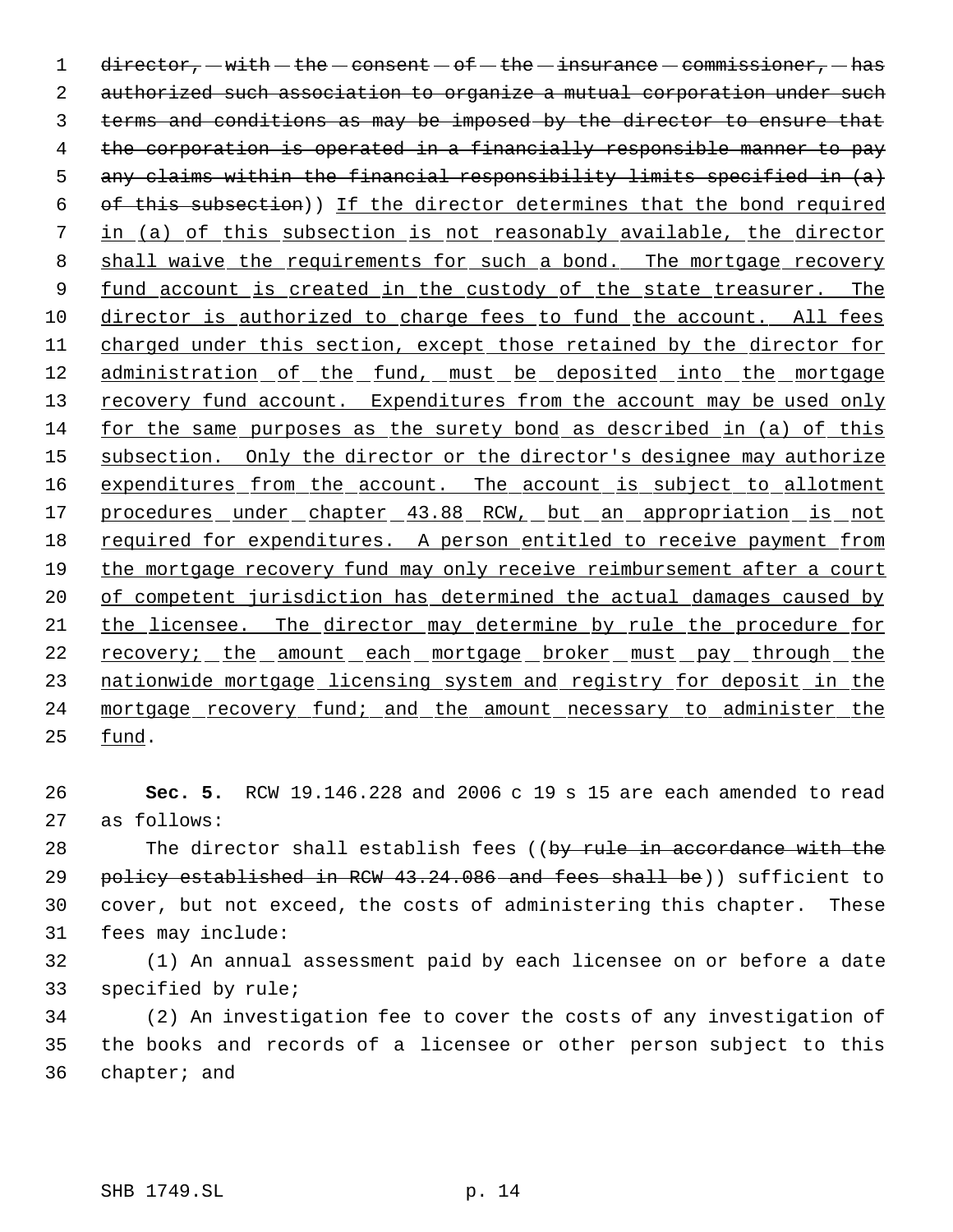(3) An application fee to cover the costs of processing applications made to the director under this chapter.

 Mortgage brokers and loan originators shall not be charged investigation fees for the processing of complaints when the investigation determines that no violation of this chapter occurred or when the mortgage broker or loan originator provides a remedy satisfactory to the complainant and the director and no order of the director is issued. All moneys, fees, and penalties collected under the authority of this chapter shall be deposited into the financial services regulation fund, unless the consumer services account is created as a dedicated, nonappropriated account, in which case all moneys, fees, and penalties collected under this chapter shall be deposited in the consumer services account.

 **Sec. 6.** RCW 19.146.235 and 2006 c 19 s 16 are each amended to read as follows:

 The director or a designee has authority to conduct investigations and examinations as provided in this section.

 (1) For the purposes of investigating violations or complaints arising under this chapter, the director or his or her designee may make an investigation of the operations of any mortgage broker or loan originator as often as necessary in order to carry out the purposes of this chapter.

 (2) Every mortgage broker shall make available to the director or a designee its books and records relating to its operations.

 (a) For the purpose of examinations, the director or his or her designee may have access to such books and records during normal business hours and interview the officers, principals, loan originators, employees, independent contractors, and agents of the licensee concerning their business.

 (b) For the purposes of investigating violations or complaints arising under this chapter, the director may at any time, either personally or by a designee, investigate the business, including but not limited to the books, accounts, records, and files used therein, of every licensee and of every person engaged in the business of mortgage brokering, whether such a person acts or claims to act under, or without the authority of, this chapter.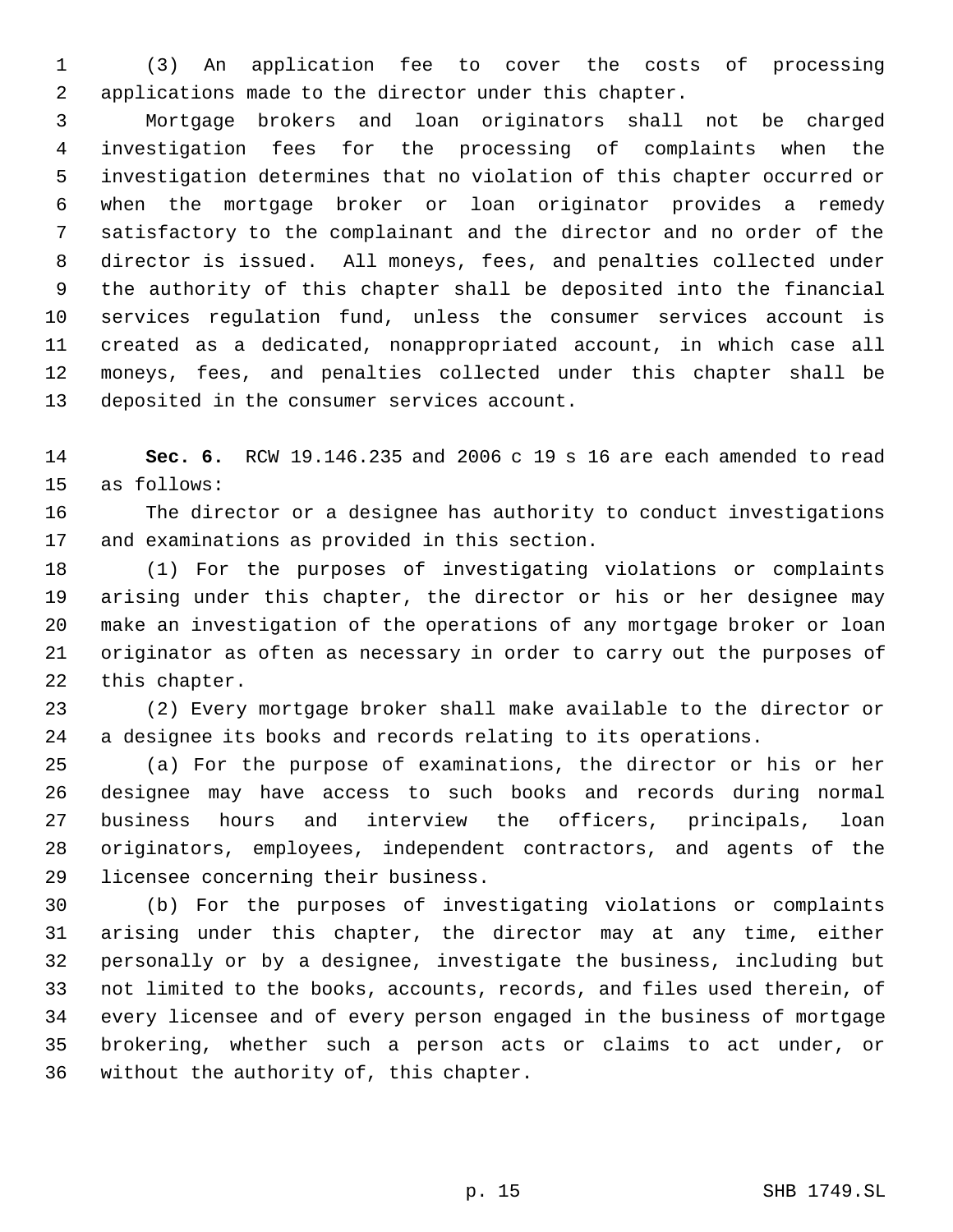(c) The director or designated person may direct, subpoena, or order the attendance of and examine under oath all persons whose testimony may be required about the loans or the business or subject matter of any such examination or investigation, and may direct, subpoena, or order such person to produce books, accounts, records, files, and any other documents the director or designated person deems relevant to the inquiry.

8 (3) ((Once-during-the-first-five-years-of-licensing,-including 9 branch-licensing,)) The director may visit, either personally or by designee, the licensee's place or places of business to conduct an examination. The scope of the examination is limited to documents and information necessary to determine compliance with this chapter and attendant rules. In general, the examination scope may include:

(a) A review for trust accounting compliance;

 (b) Loan file review to determine the mortgage broker's compliance with this chapter and applicable federal regulations covering the business of mortgage brokering and lending;

 (c) Interviews for the purpose of understanding business and solicitation practices, transactional events, disclosure compliance, complaint resolution, or determining specific compliance with this 21 chapter and the attendant rules; and

 (d) A review of general business books and records, including employee records, for the purpose of determining specific compliance with this chapter and the attendant rules.

 (4) The purpose of an examination is to make certain that licensees are conducting business in compliance with the law. Therefore, protocols for examination findings and corrective action directed from an examination must be established by rule of the director. To accomplish this purpose, these protocols must include the following:

(a) A reporting mechanism from the director to the licensee;

 (b) A process for clear notification of violations and an opportunity for response by the licensee; and

 (c) The criteria by which the frequency of examinations will be determined.

 (5) If the examination findings clearly identify the need to expand the scope of the examination, the director or a designee, upon five days' written notification to the licensee with an explanation of the need, may: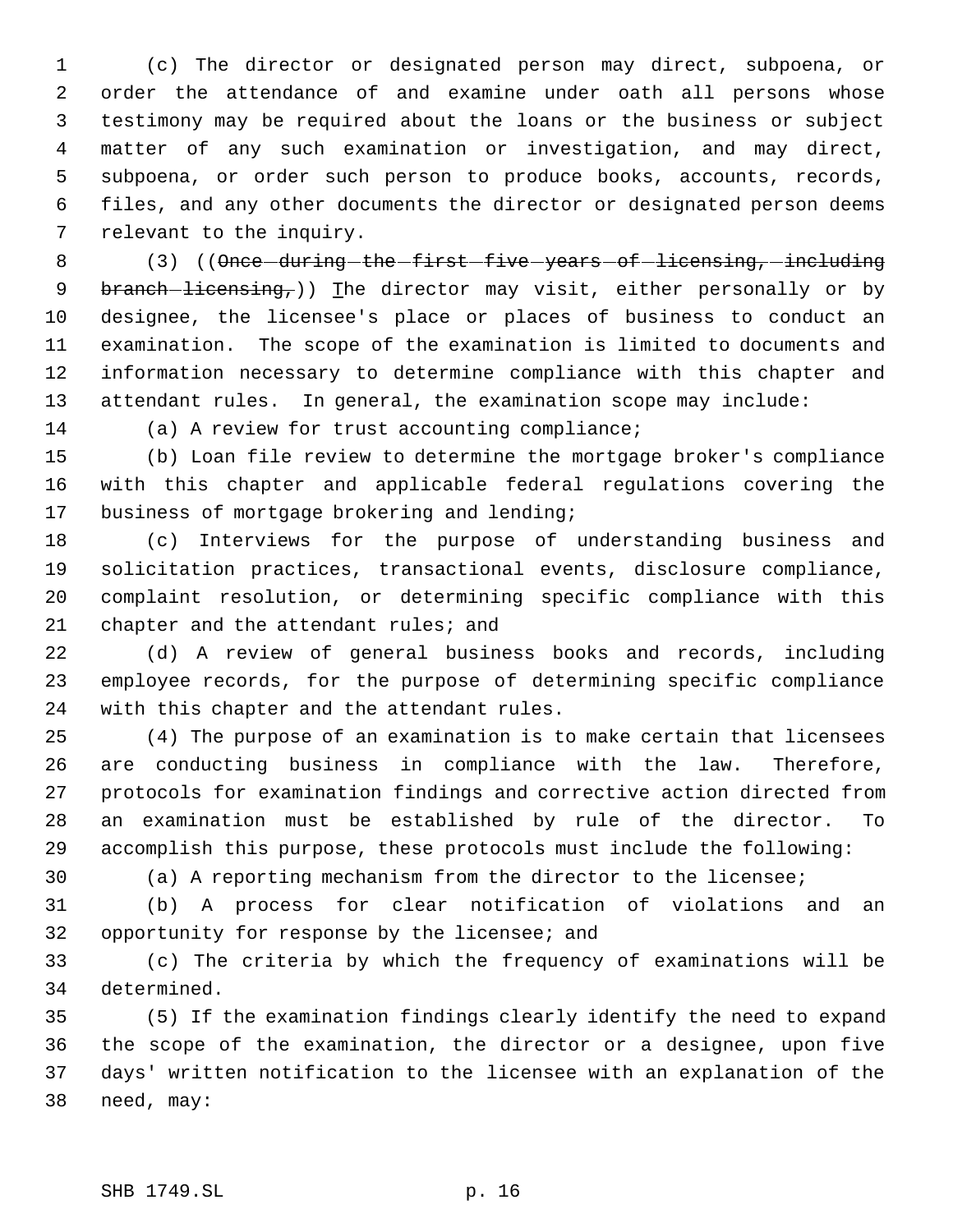(a) Expand the examination review to locations other than the examined location regardless of the number of years a location has held a license; or

 (b) Expand the time period of the examination beyond the five-year period of licensing, provided the expansion of time does not exceed a date certain identified in the written notification in this subsection.

 (6) The director or a designee may consider reports made by independent certified professionals for the mortgage broker covering the same general subject matter as the examination. The director or a designee may incorporate all or part of the report in the report of the examination.

 (7) The director may retain attorneys, accountants, or other professionals and specialists as examiners, auditors, or investigators to conduct or assist in the conduct of examinations or investigations. The cost of these services for investigations only must be billed in accordance with RCW 19.146.228.

 (8) The director may establish by rule travel costs for examination of out-of-state entities.

 (9)(a) No person subject to examination or investigation under this chapter may knowingly withhold, abstract, remove, mutilate, destroy, or secrete any books, records, computer records, or other information.

 (b) A person who commits an act under (a) of this subsection is guilty of a class B felony punishable under RCW 9A.20.021(1)(b) or punishable by a fine of not more than twenty thousand dollars, or both.

 NEW SECTION. **Sec. 7.** A new section is added to chapter 19.146 RCW to read as follows:

 (1) Each loan originator applicant shall complete at least twenty hours of prelicensing education approved by the nationwide mortgage licensing system and registry. The prelicensing education shall include at least three hours of federal law and regulations; three hours of ethics, which shall include instruction on fraud, consumer protection, and fair lending issues; two hours of training related to lending standards for the nontraditional mortgage product marketplace; and at least two hours of training specifically related to Washington law.

 (2) A loan originator applicant having successfully completed the prelicensing education requirements approved by the nationwide mortgage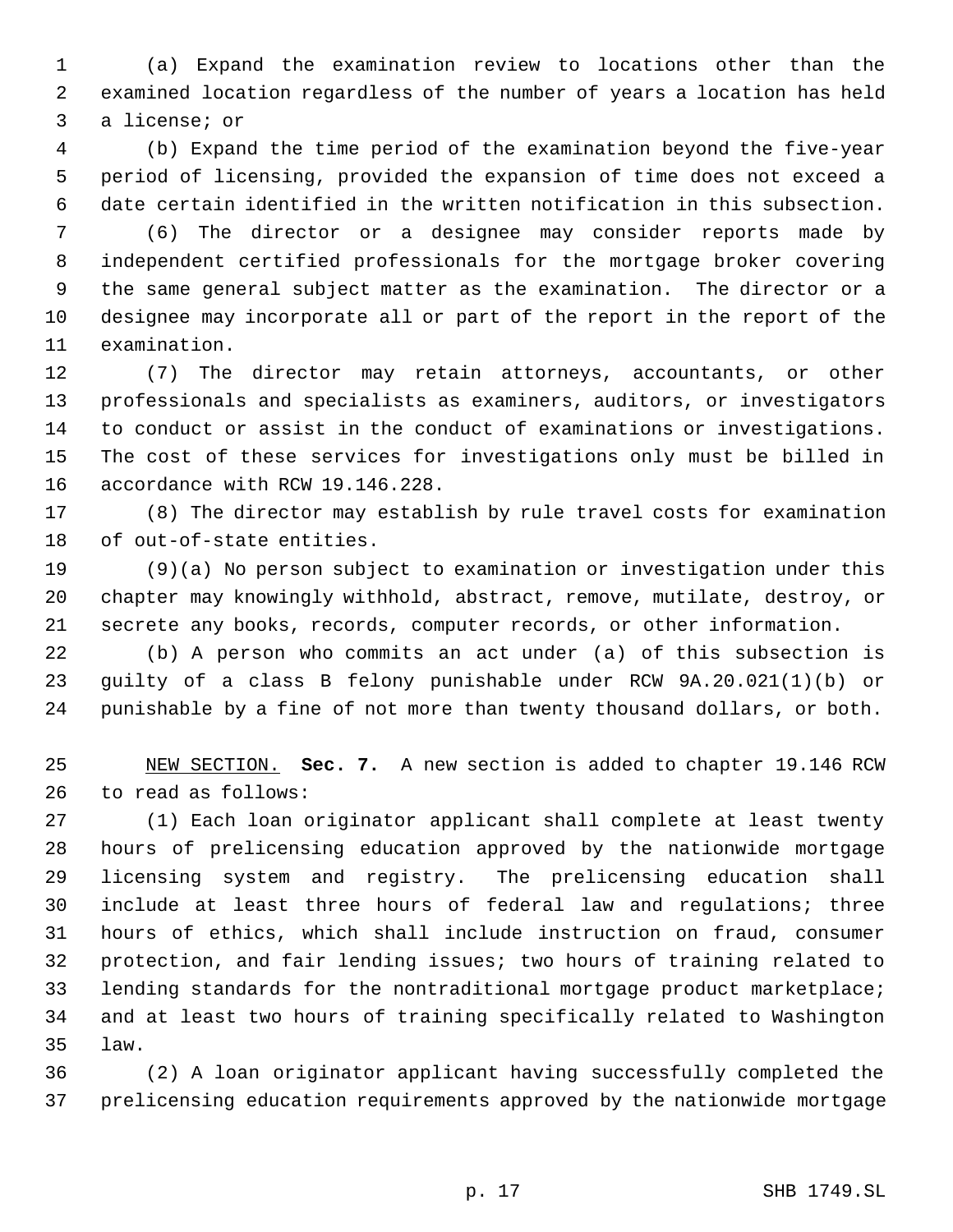licensing system and registry for any state shall be accepted as credit towards completion of prelicensing education requirements in this state.

 (3) This chapter does not preclude any prelicensing education course, as approved by the nationwide mortgage licensing system and registry, that is provided by the employer of the loan originator applicant or an entity which is affiliated with the applicant by an agency contract, or any subsidiary or affiliate of such an employer or entity. Prelicensing education may be offered either in a classroom, online, or by any other means approved by the nationwide mortgage licensing system and registry.

 NEW SECTION. **Sec. 8.** A new section is added to chapter 19.146 RCW to read as follows:

 (1) To obtain a loan originator license, an individual must pass a test developed by the nationwide mortgage licensing system and registry and administered by a test provider approved by the nationwide mortgage licensing system and registry based upon reasonable standards.

 (2) An individual is not considered to have passed a test unless the individual achieves a test score of not less than seventy-five percent correct answers to questions.

 (a) An individual may retake a test three consecutive times with each consecutive taking occurring at least thirty days after the preceding test.

 (b) After failing three consecutive tests, an individual must wait at least six months before taking the test again.

 (c) A licensed mortgage loan originator who fails to maintain a valid license for a period of five years or longer must retake the test, not taking into account any time during which that individual is a registered mortgage loan originator.

 (3) This section does not prohibit a test provider approved by the nationwide mortgage licensing system and registry from providing a test at the location of the employer of the loan originator applicant or any subsidiary or affiliate of the employer of the applicant, or any entity with which the applicant holds an exclusive arrangement to conduct the business of a mortgage loan originator.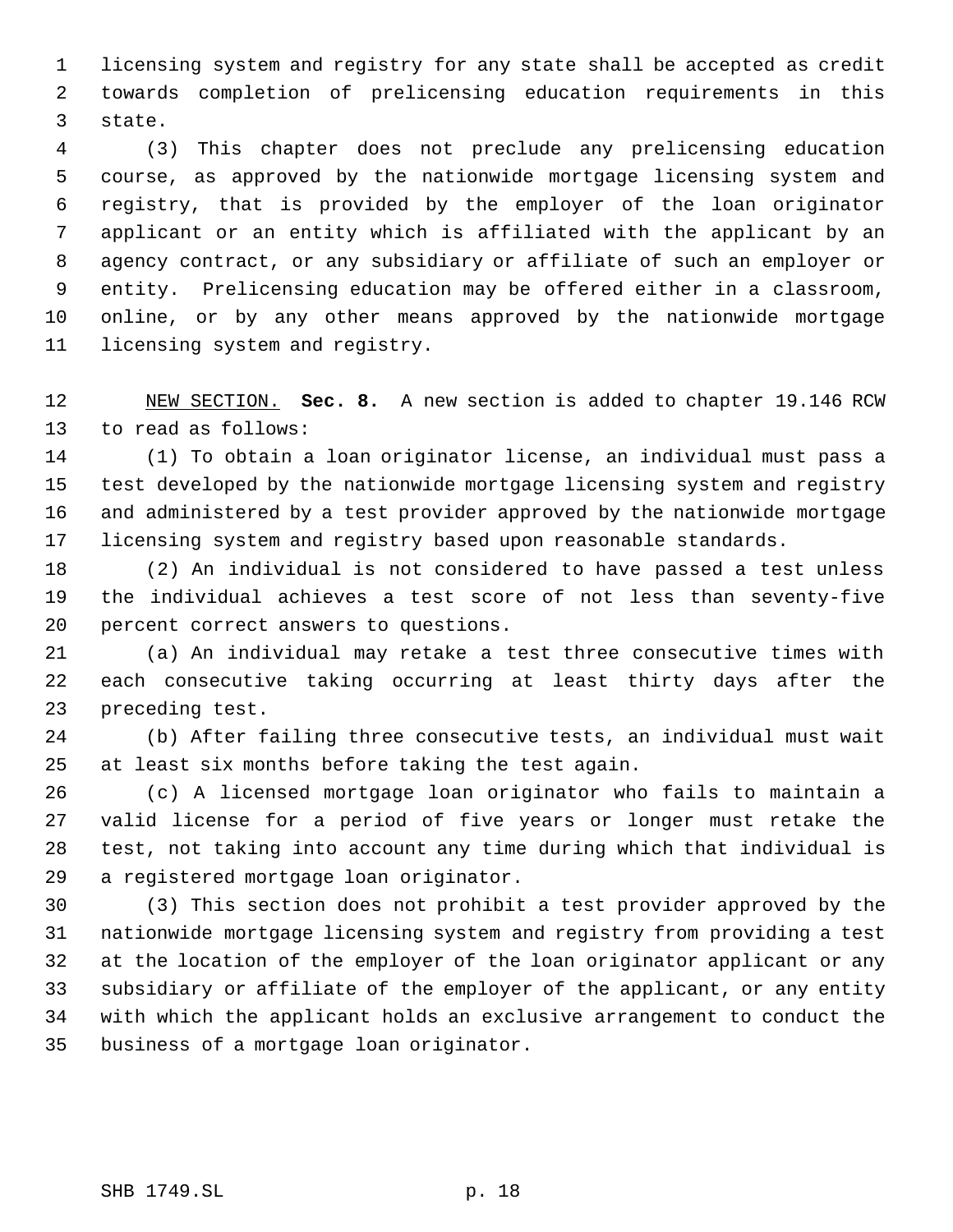**Sec. 9.** RCW 19.146.300 and 2006 c 19 s 19 are each amended to read as follows:

 (1) Application for a loan originator license under this chapter 4 ((shall)) must be ((in-writing)) made to the nationwide mortgage 5 licensing system and registry and in the form prescribed by the director. The application shall contain at least the following information:

 (a) The name, address, date of birth, and social security number of the loan originator applicant, and any other names, dates of birth, or social security numbers previously used by the loan originator 11 applicant, unless waived by the director; and

 (b) Such other information regarding the loan originator applicant's background, experience, character, and general fitness as 14 the director may require by rule.

 (2)(a) As part of or in connection with an application for any 16 license under this section, or periodically upon license renewal, the loan originator applicant shall furnish information concerning his or her identity, including fingerprints for submission to the Washington 19 state patrol, the federal bureau of investigation, ((and)) the nationwide mortgage licensing system and registry, or any governmental agency or entity authorized to receive this information for a state and national criminal history background check; personal history; experience; business record; purposes; and other pertinent facts, as the director may reasonably require. As part of or in connection with 25 an application for a license under this chapter, or periodically upon 26 license renewal, the director is authorized to receive criminal history record information that includes nonconviction data as defined in RCW 10.97.030. The department may only disseminate nonconviction data obtained under this section to criminal justice agencies. This section does not apply to financial institutions regulated under chapters 31.12 and 31.13 RCW and Titles 30, 32, and 33 RCW.

 (b) In order to reduce the points of contact which the federal bureau of investigation may have to maintain, the director may use the nationwide mortgage licensing system and registry as a channeling agent for requesting information from and distributing information to the department of justice or any governmental agency.

 (c) In order to reduce the points of contact which the director may 38 have to maintain, the director may use the nationwide mortgage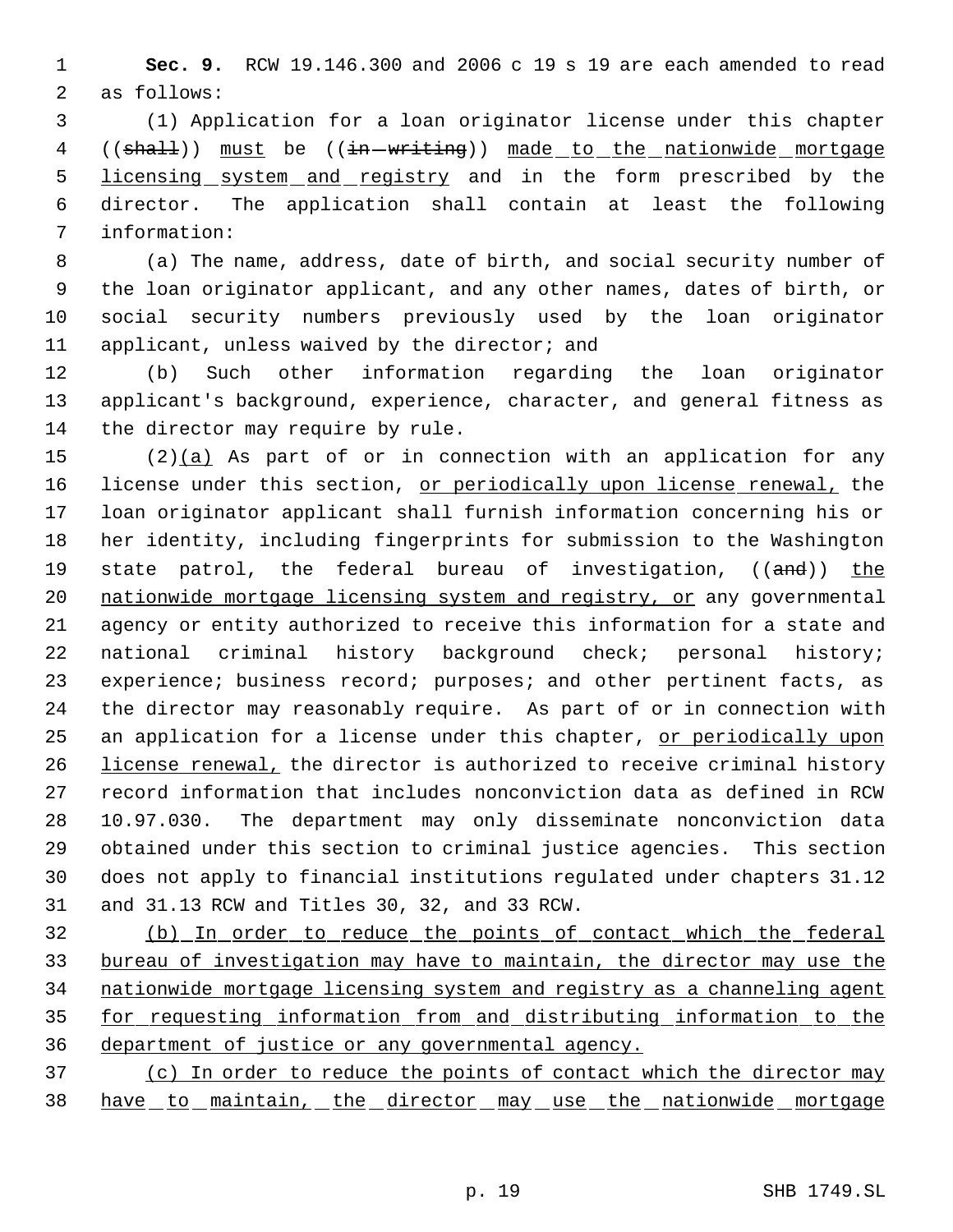licensing system and registry as a channeling agent for requesting and 2 distributing information to and from any source so directed by the director. (d) As part of or in connection with an application for a license under this section, the loan originator applicant must furnish to the nationwide mortgage licensing system and registry personal history and

experience in a form prescribed by the nationwide mortgage licensing

system and registry, including the submission of authorization for the

9 nationwide mortgage licensing system and registry and the director to obtain:

 (i) An independent credit report obtained from a consumer reporting agency described in section 603(p) of the federal fair credit reporting 13 act; and

 (ii) Information related to any administrative, civil, or criminal 15 findings by any governmental jurisdiction.

 (3) At the time of filing an application for a license under this chapter, each loan originator applicant shall pay to the director the appropriate application fee in an amount determined by rule of the director in accordance with RCW 19.146.228 to cover the cost of processing and reviewing the application. The director shall deposit the moneys in the financial services regulation fund.

 (4) The director must establish by rule procedures for accepting and processing incomplete applications.

 **Sec. 10.** RCW 19.146.310 and 2006 c 19 s 20 are each amended to read as follows:

 (1) The director shall issue and deliver a loan originator license if, after investigation, the director makes the following findings:

 (a) The loan originator applicant has paid the required license fees;

 (b) The loan originator applicant has met the requirements of RCW 19.146.300;

32 (c) The loan originator applicant has ((not)) never had a license 33 issued under this chapter or any similar state statute ((suspended or)) 34 revoked ((within five years of the filing of the present application)) except that, for the purposes of this subsection, a subsequent formal vacation of a revocation is not a revocation;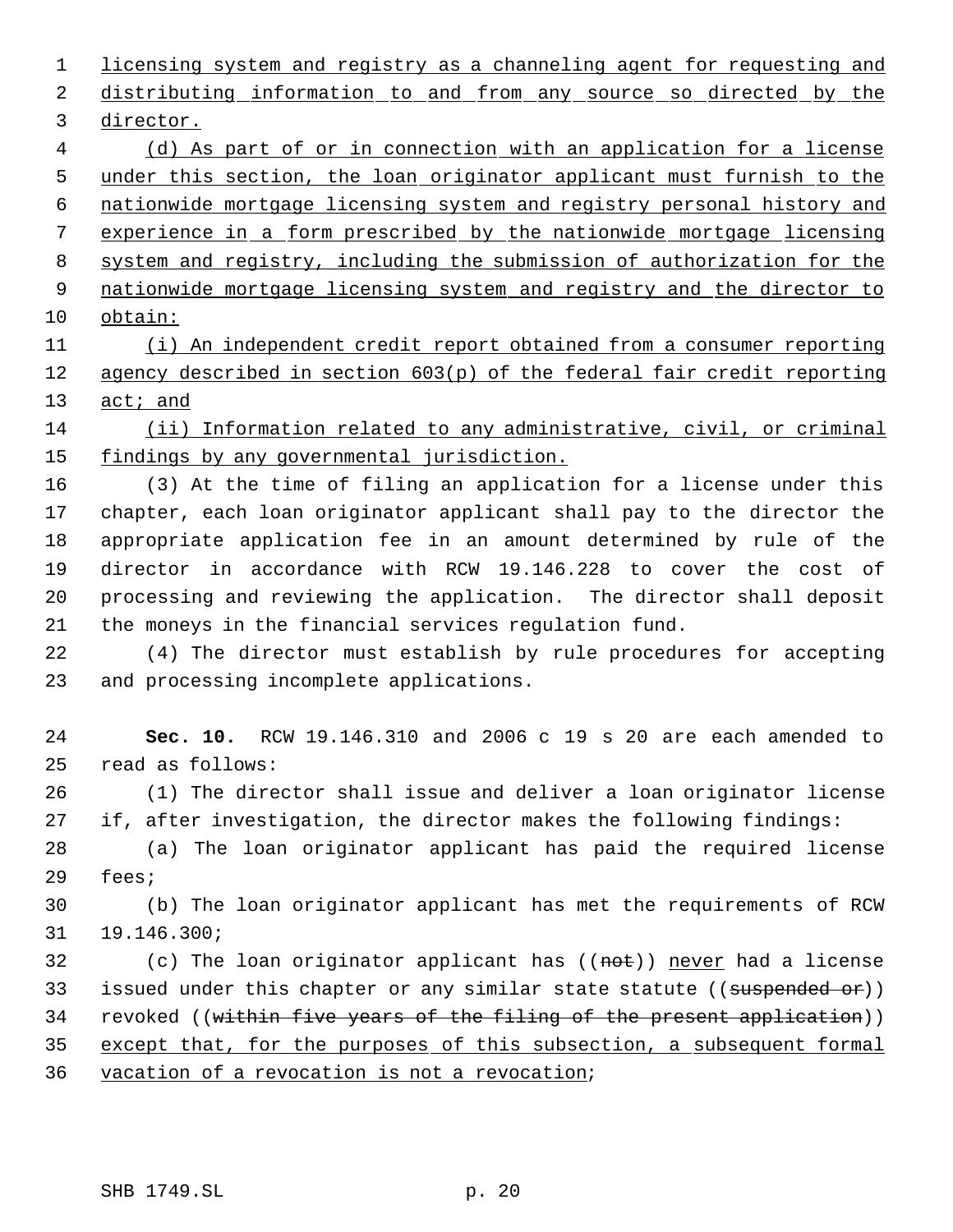1 (d)(i) The loan originator applicant has not been convicted of a 2 gross misdemeanor involving dishonesty or financial misconduct or ((a 3 felony)) has not been convicted of, or pled guilty or nolo contendere 4 to, a felony in a domestic, foreign, or military court within seven 5 years of the filing of the present application; and

 (ii) The loan originator applicant has not been convicted of, or pled guilty or nolo contendere to, a felony in a domestic, foreign, or military court at any time preceding the date of application if the 9 felony involved an act of fraud, dishonesty, breach of trust, or money laundering;

11 (e) The loan originator applicant has passed a written examination 12 whose content shall be established by rule of the director;

13 (f) The loan originator applicant has not been found to be in 14 violation of this chapter or rules;

15 (g) The loan originator applicant has demonstrated financial 16 responsibility, character, and general fitness such as to command the 17 confidence of the community and to warrant a belief that the business 18 will be operated honestly and fairly within the purposes of this 19 chapter. For the purposes of this section, an applicant has not 20 demonstrated financial responsibility when the applicant shows 21 disregard in the management of his or her financial condition. A 22 determination that an individual has shown disregard in the management 23 of his or her financial condition may include, but is not limited to, 24 an assessment of: Current outstanding judgments, except judgments 25 solely as a result of medical expenses; current outstanding tax liens 26 or other government liens and filings; foreclosures within the last 27 three years; or a pattern of seriously delinquent accounts within the 28 past three years; and

29 (h) The loan originator licensee has completed, during the calendar 30 year preceding a licensee's annual license renewal date, a minimum of 31 eight hours of continuing education as established by rule of the 32 director. ((The -director - shall - establish - standards - in - rule - for 33 approval of professional organizations offering continuing education to 34 loan originators. The director may approve continuing education taken 35 by loan originators in other states if the director is satisfied that 36 such continuing education meets the requirements of the continuing 37 education required by this chapter.))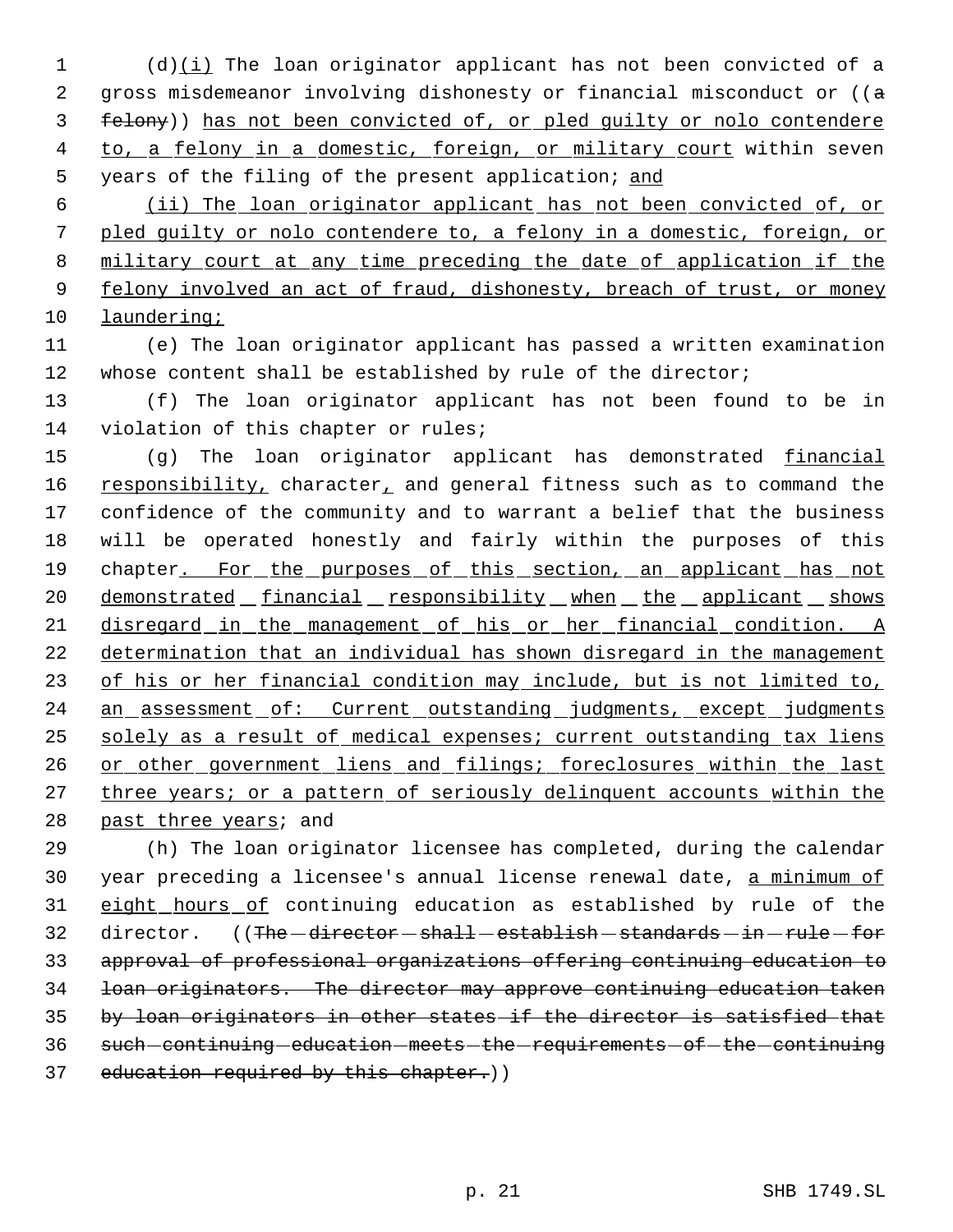(2) If the director does not find the conditions of subsection (1) of this section have been met, the director shall not issue the loan originator license. The director shall notify the loan originator applicant of the denial and return to the loan originator applicant any remaining portion of the license fee that exceeds the department's actual cost to investigate the license.

 (3) The director shall issue a new loan originator license under this chapter to any licensee that has a valid license and is otherwise in compliance with this chapter.

 (4) A loan originator license issued under this section expires on the date one year from the date of issuance which, for license renewal purposes, is also the renewal date. The director shall establish rules regarding the loan originator license renewal process created under this chapter.

 (5) A loan originator licensee may surrender a license by delivering to the director written notice of surrender, but the surrender does not affect the loan originator licensee's civil or criminal liability or any administrative actions arising from acts or omissions occurring before such surrender.

 (6) To prevent undue delay in the issuance of a loan originator license and to facilitate the business of a loan originator, an interim loan originator license with a fixed date of expiration may be issued when the director determines that the loan originator has substantially fulfilled the requirements for loan originator licensing as defined by rule.

 NEW SECTION. **Sec. 11.** A new section is added to chapter 19.146 RCW to read as follows:

 (1) A licensed mortgage loan originator must complete a minimum of eight hours of continuing education, eight of which is approved by the nationwide mortgage licensing system and registry which must include at least three hours of federal law and regulations; two hours of ethics, which must include instruction on fraud, consumer protection, and fair lending issues; and two hours of training related to lending standards for the nontraditional mortgage product marketplace. Additionally, the director may require at least one hour of continuing education on Washington law provided by and administered through an approved provider.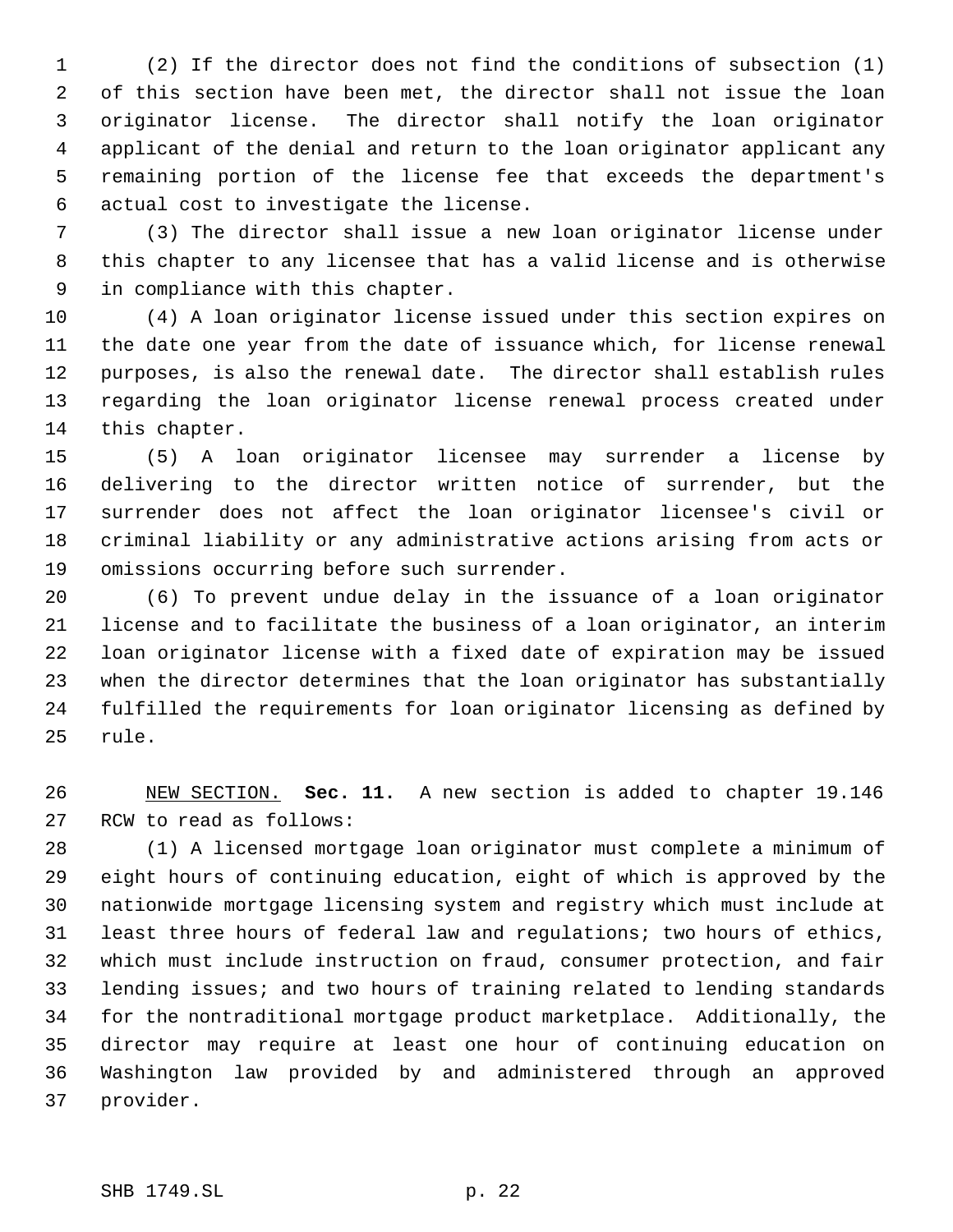(2) The nationwide mortgage licensing system and registry must review and approve continuing education courses. Review and approval of a continuing education course must include review and approval of the course provider.

 (3) A licensed mortgage loan originator may only receive credit for a continuing education course in the year in which the course is taken, and may not take the same approved course in the same or successive years to meet the annual requirements for continuing education.

 (4) A licensed mortgage loan originator who is an instructor of an approved continuing education course may receive credit for the licensed mortgage loan originator's own annual continuing education requirement at the rate of two hours credit for every one hour taught.

 (5) A person having successfully completed the education requirements approved by the nationwide mortgage licensing system and registry for any state must have their credits accepted as credit towards completion of continuing education requirements in this state.

 (6) This section does not preclude any education course, as approved by the nationwide mortgage licensing system and registry, that is provided by the employer of the mortgage loan originator or an entity which is affiliated with the mortgage loan originator by an agency contract, or any subsidiary or affiliate of such employer or entity. Continuing education may be offered either in a classroom, online, or by any other means approved by the nationwide mortgage licensing system and registry.

 NEW SECTION. **Sec. 12.** A new section is added to chapter 19.146 RCW to read as follows:

 The director shall establish a process whereby mortgage loan originators may challenge information entered into the nationwide mortgage licensing system and registry by the director.

 NEW SECTION. **Sec. 13.** A new section is added to chapter 19.146 RCW to read as follows:

 For the purposes of implementing an orderly and efficient licensing process, the director may establish licensing rules and interim procedures for licensing and acceptance of applications. For previously registered or licensed individuals, the director may establish expedited review and licensing procedures.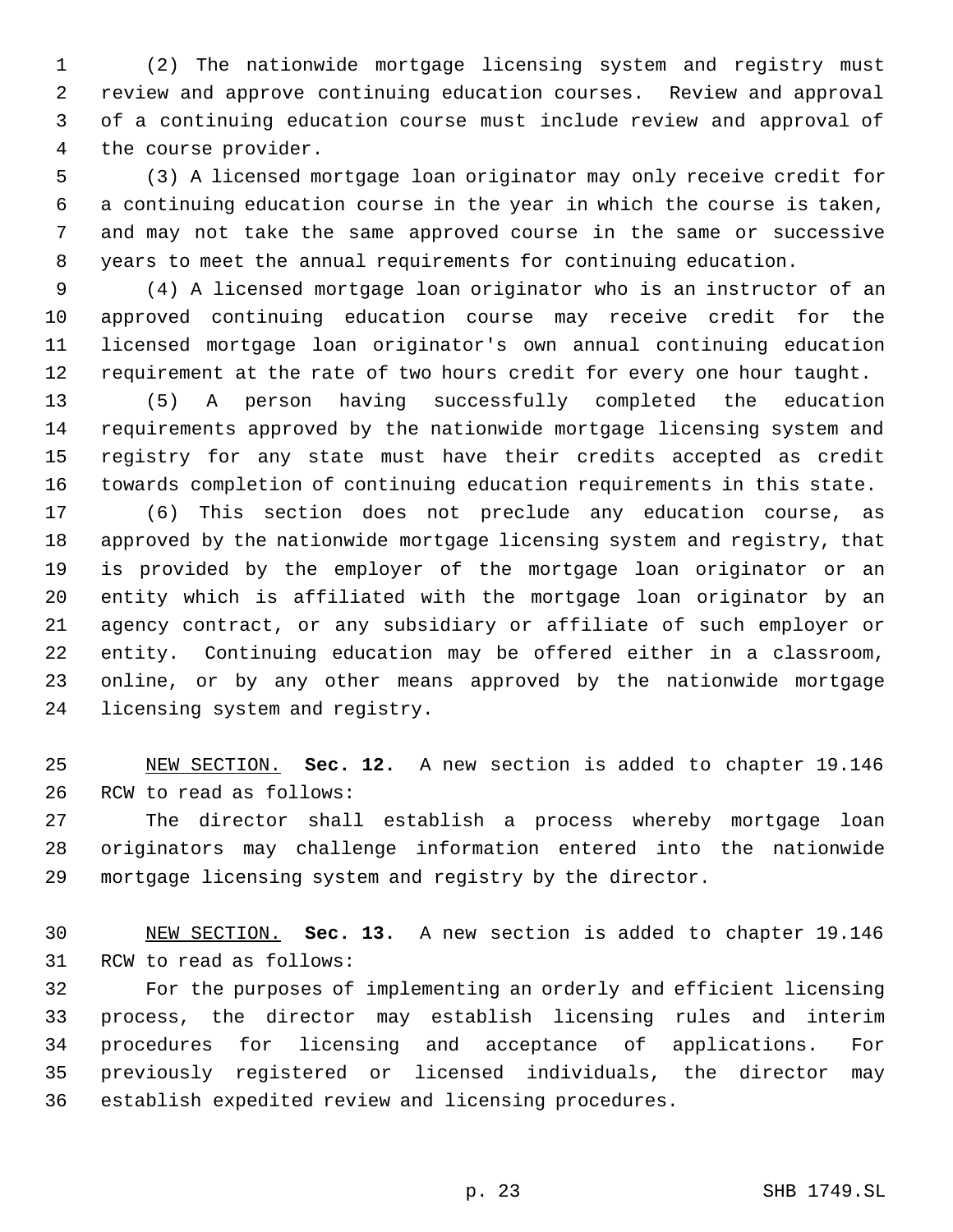NEW SECTION. **Sec. 14.** A new section is added to chapter 31.04 RCW to read as follows:

 An individual defined as a mortgage loan originator shall not engage in the business of a mortgage loan originator without first obtaining and maintaining annually a license under this act. Each licensed mortgage loan originator must register with and maintain a valid unique identifier issued by the nationwide mortgage licensing system and registry.

 NEW SECTION. **Sec. 15.** A new section is added to chapter 19.146 RCW to read as follows:

 (1) Except as otherwise provided in section 1512 of the S.A.F.E. act, the requirements under any federal law or chapter 42.56 RCW regarding the privacy or confidentiality of any information or material provided to the nationwide mortgage licensing system and registry, and any privilege arising under federal or state law, including the rules of any federal or state court, with respect to that information or material, continues to apply to the information or material after the information or material has been disclosed to the nationwide mortgage licensing system and registry. Information and material may be shared with all state and federal regulatory officials with mortgage industry oversight authority without the loss of privilege or the loss of confidentiality protections provided by federal law or state law.

 (2) For the purposes under subsection (1) of this section, the director is authorized to enter agreements or sharing arrangements with other governmental agencies, the conference of state bank supervisors, the American association of residential mortgage regulators, or other associations representing governmental agencies as established by rule, regulation, or order of the director.

 (3) Information or material that is subject to a privilege or confidentiality under subsection (1) of this section is not subject to:

 (a) Disclosure under any federal or state law governing the disclosure to the public of information held by an officer or an agency of the federal government or the respective state; or

 (b) Subpoena or discovery, or admission into evidence, in any private civil action or administrative process unless, with respect to any privilege held by the nationwide mortgage licensing system and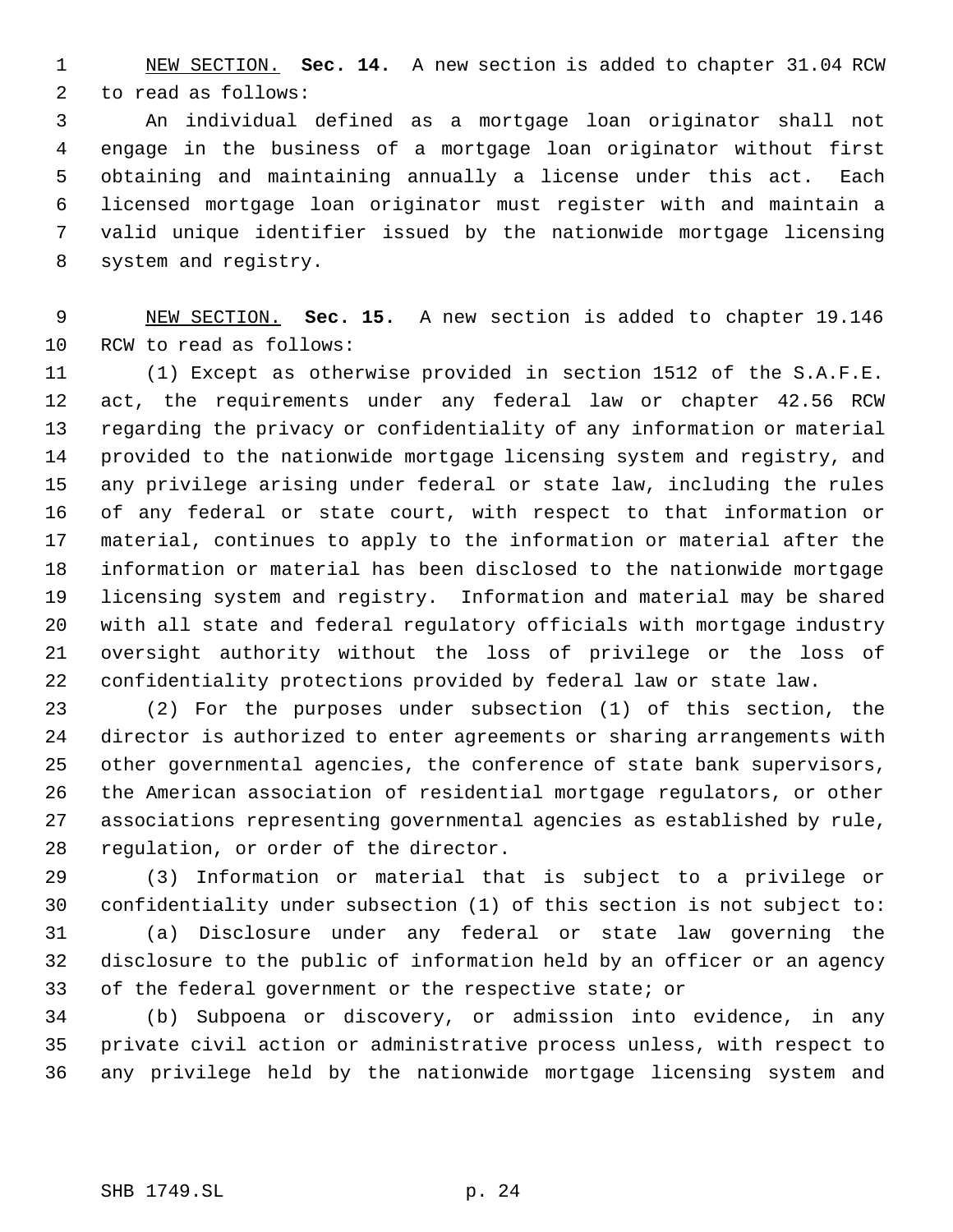registry with respect to that information or material, the person to whom the information or material pertains waives, in whole or in part, in the discretion of that person, that privilege.

 (4) Chapter 42.56 RCW relating to the disclosure of confidential supervisory information or any information or material described in subsection (1) of this section that is inconsistent with subsection (1) of this section is superseded by the requirements of this section.

 (5) This section does not apply to the information or material relating to the employment history of, and publicly adjudicated disciplinary and enforcement actions against, mortgage loan originators that is included in the nationwide mortgage licensing system and registry for access by the public.

 NEW SECTION. **Sec. 16.** A new section is added to chapter 19.146 RCW to read as follows:

 In order to fulfill the purposes of this act, the director is authorized to establish relationships or contracts with the nationwide mortgage licensing system and registry or other entities designated by the nationwide mortgage licensing system and registry to collect and maintain records and process transaction fees or other fees related to licensees or other persons subject to this chapter.

 NEW SECTION. **Sec. 17.** A new section is added to chapter 19.146 RCW to read as follows:

 Each mortgage broker licensee shall submit to the nationwide mortgage licensing system and registry reports of condition, which must be in the form and must contain the information as the nationwide mortgage licensing system and registry may require.

 NEW SECTION. **Sec. 18.** A new section is added to chapter 19.146 RCW to read as follows:

 The director is authorized to regularly report violations of this act, as well as enforcement actions and other relevant information, to the nationwide mortgage licensing system and registry.

 NEW SECTION. **Sec. 19.** (1) In order to facilitate an orderly transition to licensing and minimize disruption in the mortgage